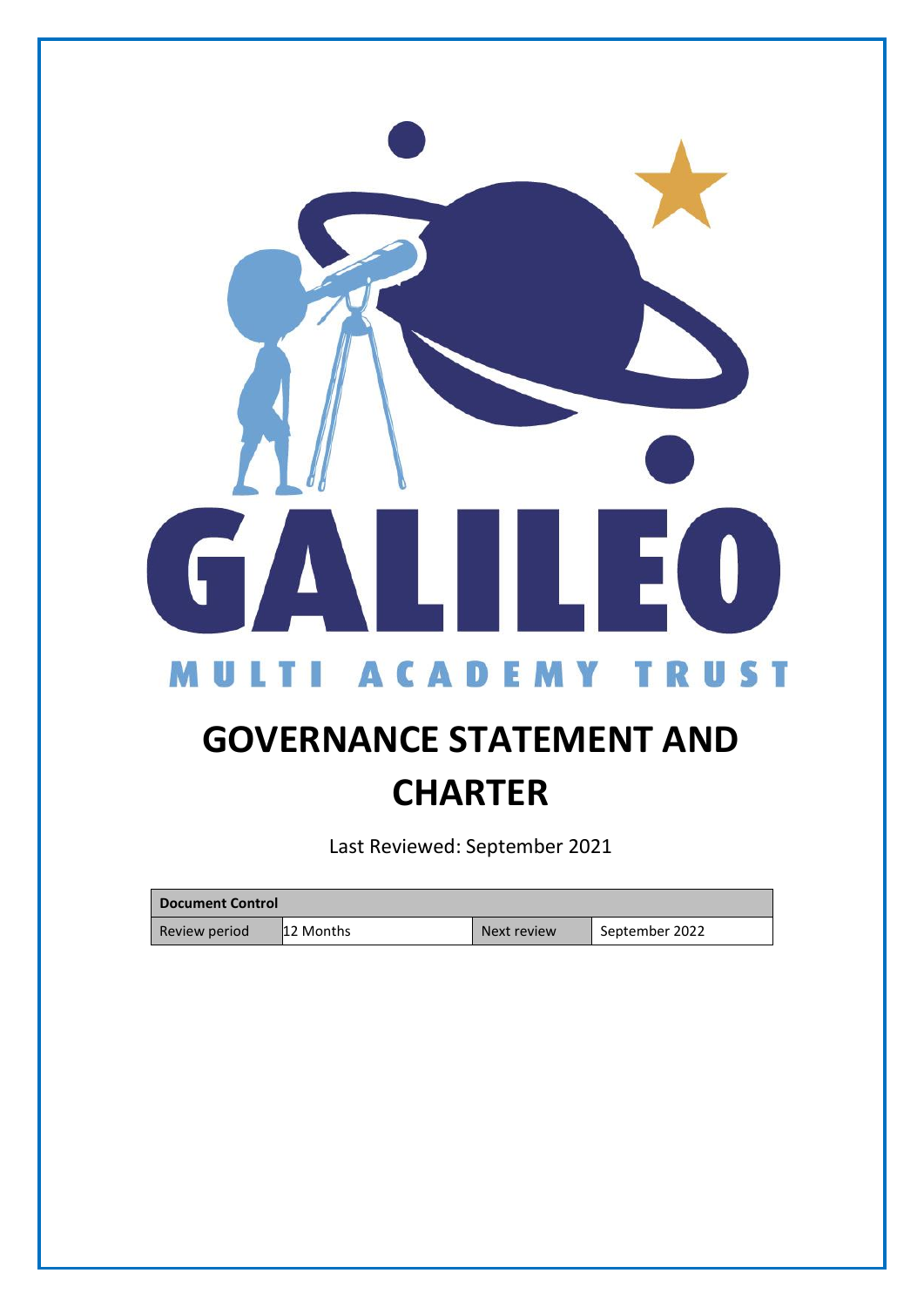# **Table of Contents**

| 1 <sup>1</sup>                                                               |  |
|------------------------------------------------------------------------------|--|
|                                                                              |  |
|                                                                              |  |
|                                                                              |  |
|                                                                              |  |
|                                                                              |  |
|                                                                              |  |
|                                                                              |  |
|                                                                              |  |
|                                                                              |  |
|                                                                              |  |
| 12. TERMS OF REFERENCE - EDUCATION STANDARDS, INCLUSION AND CHURCH COMMITTEE |  |
|                                                                              |  |
|                                                                              |  |
|                                                                              |  |
|                                                                              |  |
|                                                                              |  |
|                                                                              |  |
| APPENDIX 3: CODE OF CONDUCT FOR DIRECTORS, TRUSTEES AND GOVERNORS. 29        |  |
|                                                                              |  |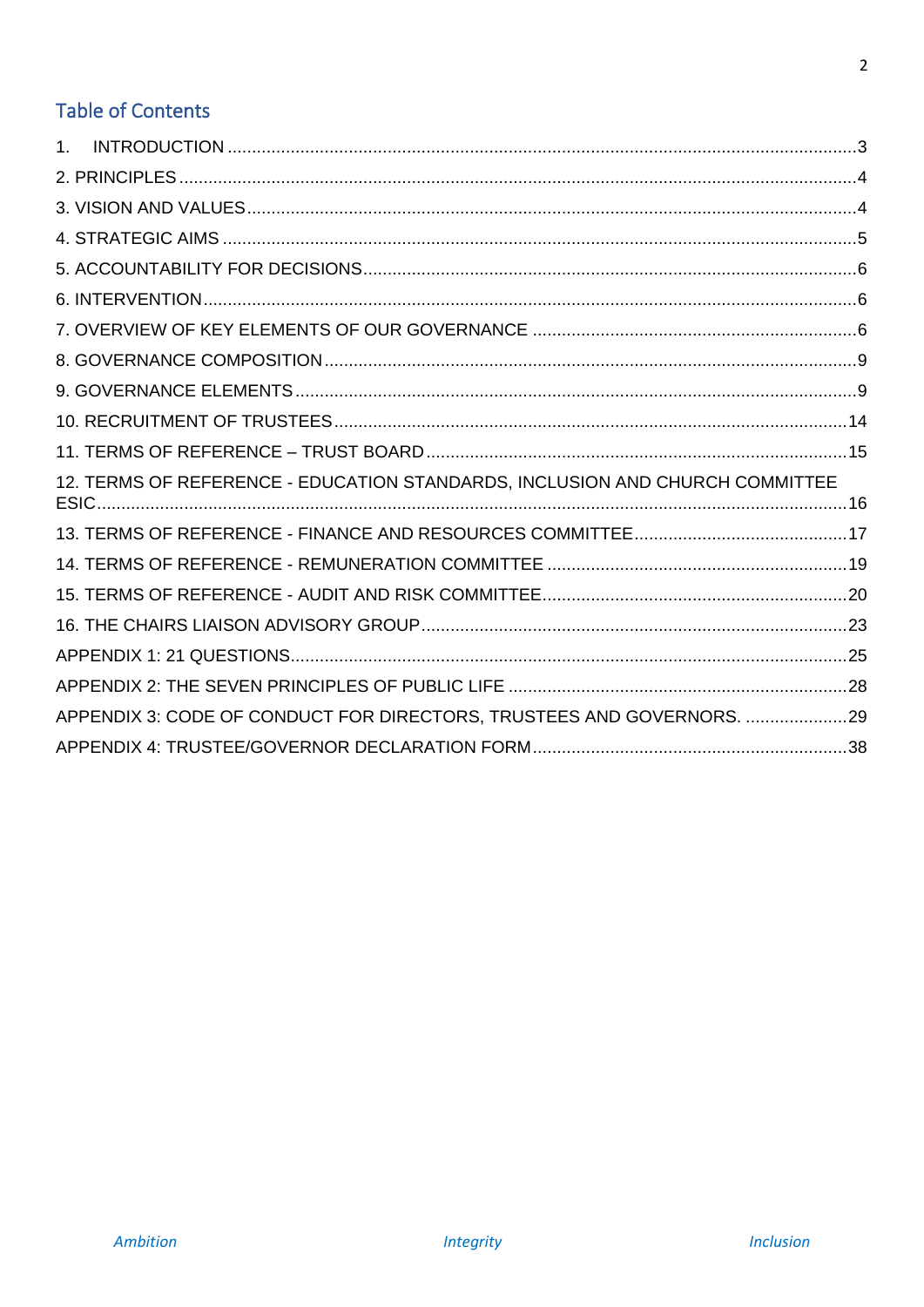# <span id="page-2-0"></span>**1. Introduction**

This document sets out the principles and formal arrangements for governance across Galileo Multi Academy Trust. As a charitable Trust we are accountable for:

- ten schools; Coatham CE Primary, Galley Hill Primary, Green Gates Primary, Ings Farm Primary, JE Batty Primary, Lakes Primary, New Marske Primary, Westgarth Primary, St Peter's CE Primary and Wheatlands Primary.
- the educational outcomes and welfare of more than 3,000 children:
- the livelihoods of more than 500 employees;
- the prudent management of tax payers' money each year; and
- the stewardship of public buildings and land.

The quality and effectiveness of our governance is pivotal to effectively delivering exceptional learning opportunities for children and best value to the tax payer.

At the heart of governance in a charity like the Galileo MAT is the non-executive team. By nonexecutive, we refer to those people who volunteer. Our volunteers bring their experiences and judgement and accept accountability not for personal material benefit but for the greater public good and, in particular, to improve the life chances of the pupils in all of our schools.

The law places accountability for the educational outcomes and financial diligence of the Trust firmly with the Trustees and the CEO, as Accounting Officer. However, a fundamental principle for the Galileo Trust is that effective governance is best delivered as close as possible to the point of impact of decisions. For this reason, we have developed a governance structure that delegates levels of accountability to our LSBs.

The purpose of this document is to provide clarity on the structure by which the different elements of governance work together for the benefit of the whole Trust. We have based our model on the lessons learnt and will review the detail of these governance arrangements annually.

Galileo MATs Governance Structure and Lines of Accountability.

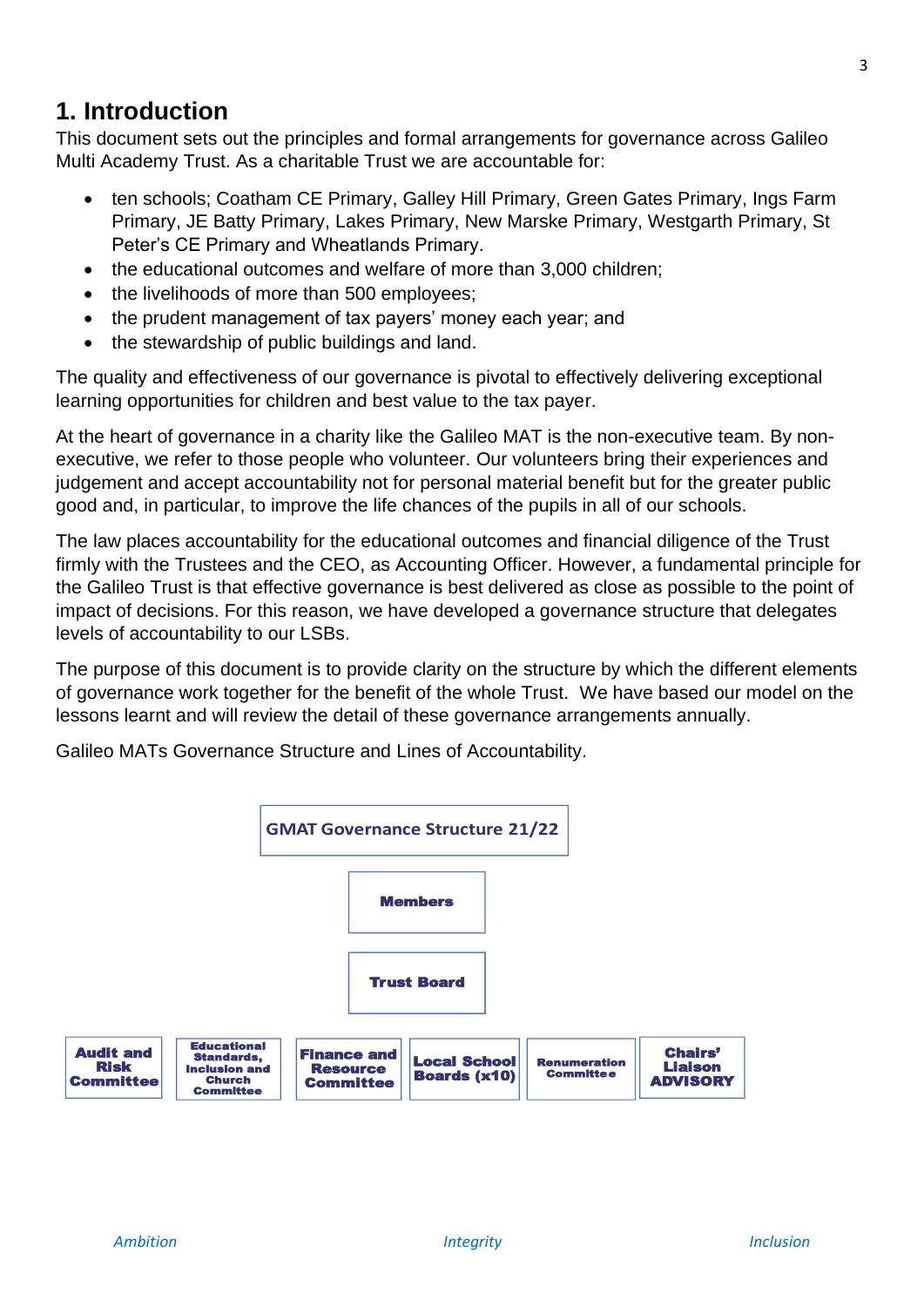# <span id="page-3-0"></span>**2. Principles**

2.1 The Galileo MAT Charter sets out the fundamental principles of the organisation and lays down the rules for its governance. The Charter consists of the principles set out here, the School Trust Articles of Association and the detail set out in the Scheme of Delegation and Terms of Reference.

2.2 The governance principles of the Galileo MAT recognise the importance of developing relationships with common purpose and they are about developing processes and structures.

2.3 We will continue to develop our governance arrangements to shape and take account of best practice in the sector. The '21 questions that every Multi-School Trust ask itself' (Appendix 1), set out by the All-Party Parliamentary Group on Education Governance and Leadership, provide a foundation by which we will assess the effectiveness of our governance.

2.4 Financial governance must, as a foundation, be compliant with the principles and regulations set out in the School Trust Handbook. Galileo aims to go beyond this foundation to provide excellence in its governance.

2.5 Our Governance is underpinned by a common understanding about who is responsible for providing valuable input to decision making and who has the decision-making responsibility.

2.6 Effective governance in our School Trust is supported by the following:

- a. Trust Members the guardians of the constitution
- b. Trust Board the Trustees
- c. Trust sub-committees
- d. Local School Boards (LSBs) the Local Governors

e. The Executive Team - the Chief Executive Officer (the CEO) and the Chief Financial Officer together with their support staff.

2.7 The Trust Board has overall responsibility and ultimate decision-making authority for all the work of the School Trust, including the establishment and maintenance of the Schools.

2.8 The governance of each School shall be delegated to the relevant Local School Board.

# <span id="page-3-1"></span>**3. Vision and Values**

The overarching aim for all schools in our Trust:

Our Strategic Plan sets out a shared vision and mission and identifies the values to which we are all committed. We have agreed immediate and medium-term priorities to meet the longer term aims and objectives for the Trust.

Our mission is to embed a holistic culture of outstanding education across the Trust so every child has high aspirations and can reach their ambitions, while we lead the way in inspirational learning and teaching.

Our Vision is to make Galileo Multi School Trust a leading provider of education, recognised for its core values, ensuring each and every pupil thrives, develops a love for learning, and is prepared to take their next steps in life.

Our Values are Integrity, Inclusion and Ambition: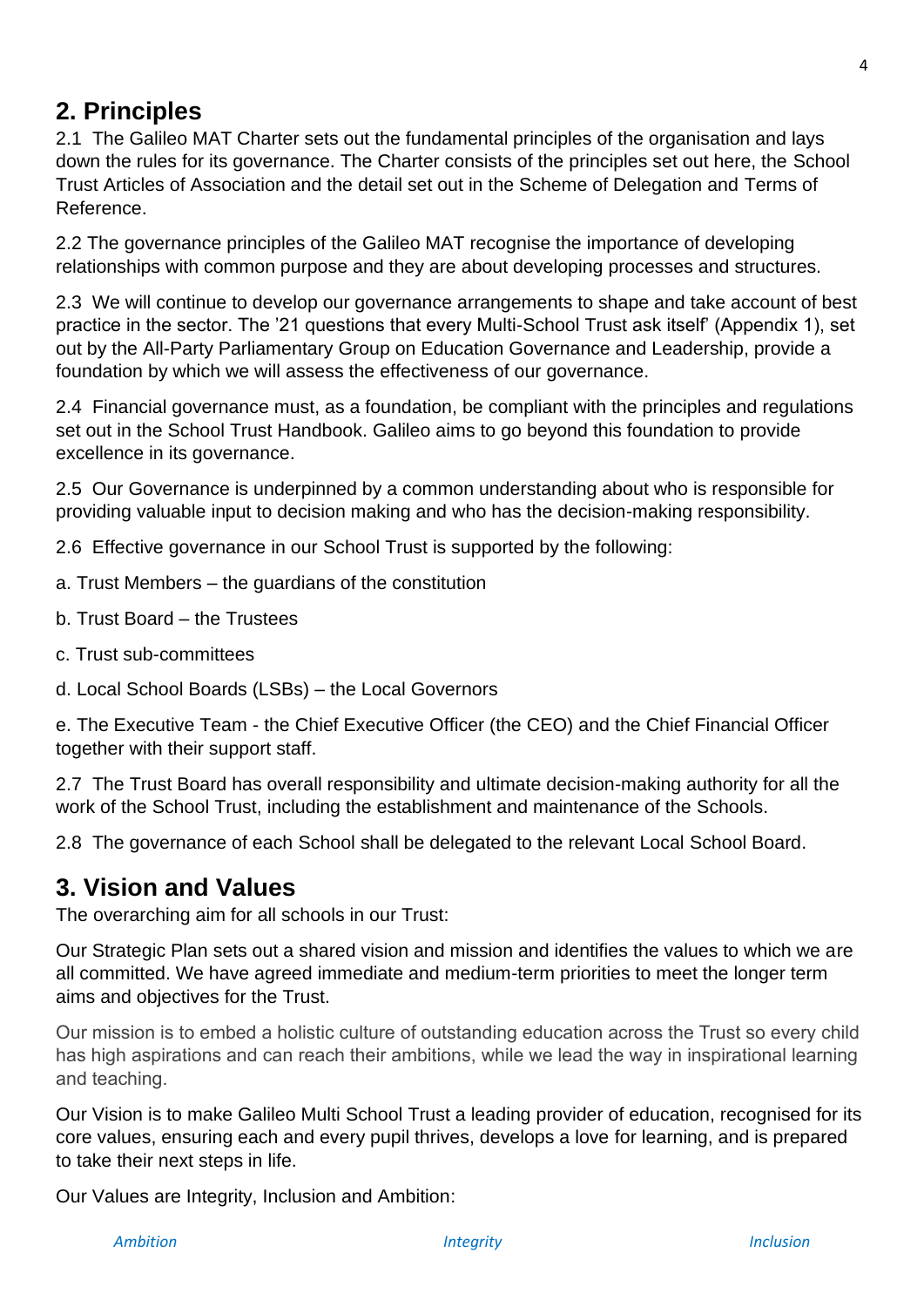We are **AMBITIOUS** and want every child and colleague to reach their full potential with confidence and to enjoy their learning and work.

We are **INCLUSIVE** so everyone has an opportunity to shine whatever their talents or interests, and no one is left behind.

We act at all times with **INTEGRITY** ensuring that the children in our trust are at the centre of everything we do, and every decision we make.

# <span id="page-4-0"></span>**4. Strategic Aims**

Pillar 1

Provide leadership and growth across all aspects of the Galileo MAT to ensure that we realise the maximum potential of our pupils, staff and governing bodies. This will be achieved collaboratively through providing equal opportunities, personal and professional development, appropriate challenge and support in an open equitable manner. We will strive for continuous improvement.

Pillar 2

We will create value for our Schools from the 'whole being greater than the sum of the parts' in providing wider opportunities to all our pupils, staff and governing bodies. Together we will learn, share and support to ensure that we 'talk together and nobody is left behind'.

Pillar 3

All Schools will meet and strive to exceed expectations whether they be set by external agencies such as the Department for Education (DfE) and Ofsted or by our own leadership and governance. We will continuously improve all aspects of governance through the sharing of best practice, training and open and honest challenges.

Pillar 4

Galileo MAT will continue to be financially stable in short, medium and longer term across all Schools, maximising the value of working together to enhance the value for our pupils of today and in the future. Every decision will be taken with our pupils benefit as it fundamental driver.

Ambition, inclusion and integrity underly all our decisions and actions.

The shared vision and values of Galileo MAT and all our Schools underpins the governance arrangements of the Academy Trust. We fully support the independence and distinguishing characteristics of each of the Schools. We have a commitment to support the schools within the Galileo family for the benefit of the communities served by the schools.

The relationship between the Academy Trust and LSBs is one of partners sharing a common goal, drawing on each other's strengths in order to overcome any weaknesses and respond robustly to any challenges. As a Trust we want to develop partnerships, where each partner school can celebrate and recognise each other's strengths and learn with and from each other.

Our Local School Boards are the champions of our values in our individual Schools.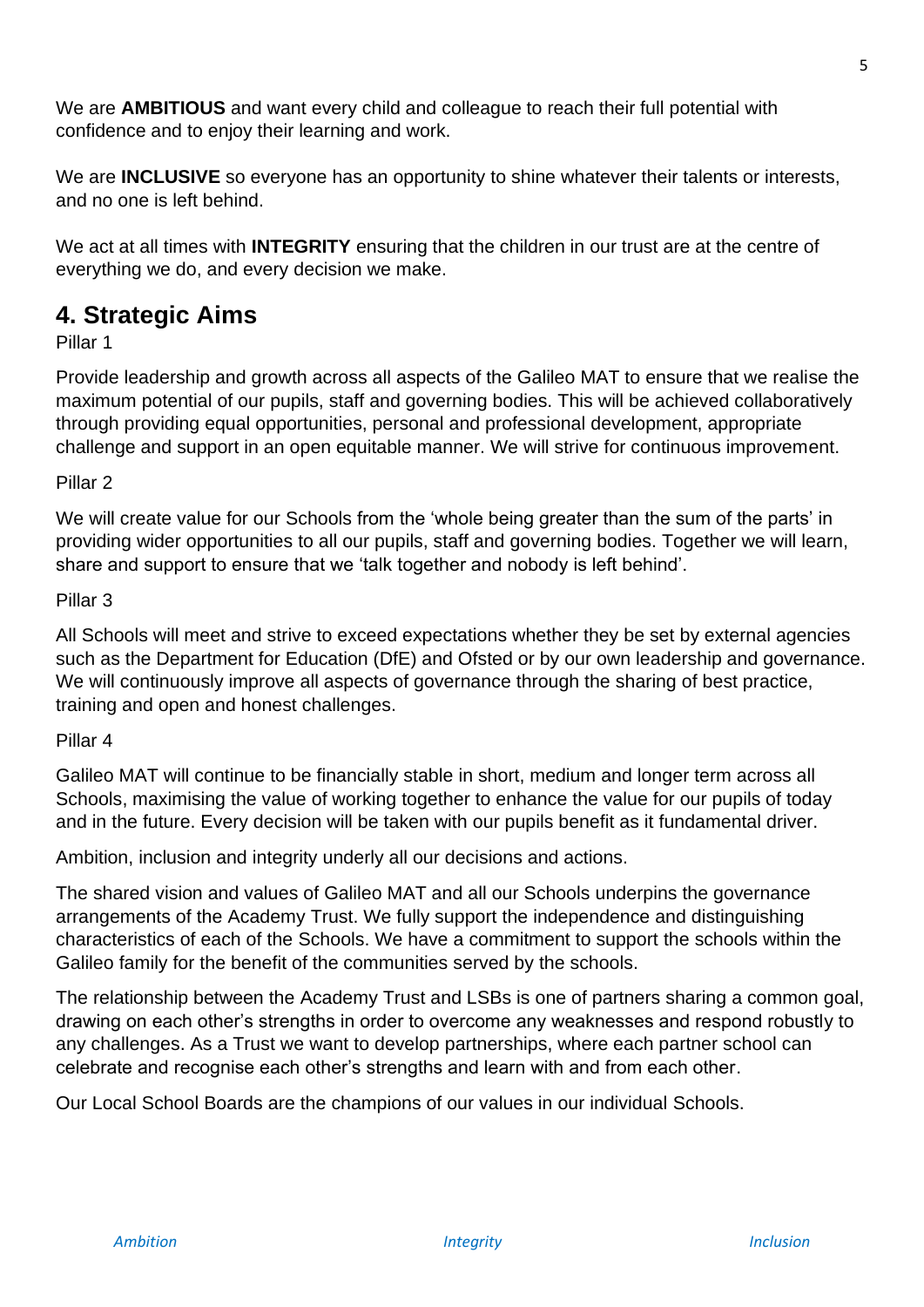# <span id="page-5-0"></span>**5. Accountability for decisions**

The Trust Board delegate authority to three key groups in order to ensure the effective leadership and governance of the School Trust. The three key groups are:

- Board sub-committees
- Executive leadership and management team (the Executive Team)
- Local School Boards.

The relationship between the Trust Board, the Executive Team and the Local School Boards is characterised as a partnership to realise a common vision and a common purpose. In the case of sub committees and the Local School Boards the relationship between the tiers of governance is also based on the principles of:

(i) no duplication of governance.

(ii) governance should be as close as possible to the point of impact of decision-making. The Terms of Reference and the Scheme of Delegation provides clarity as to who the decision makers are for different levels of decisions. Effectiveness of both management and governance is supported through clarity over who holds the decision-making responsibility and who supports and advises the decision makers.

# <span id="page-5-1"></span>**6. Intervention**

The Trust Board remains ultimately responsible for the Trust and the conduct of the individual Schools. The operation of the various elements of governance outlined in this Charter are crucial to the success of Galileo MAT. However, there will be circumstances (more the exception than the norm) where the Trust Board might need to intervene and, for example, withdraw delegated authority a particular element of governance.

In such circumstances, the Trust Board, along with the Executive Team, would work closely with any Schools concerned and those involved in their governance who would be expected to promptly implement any advice or recommendations made by the Trust Board and the Executive Team. The Trust Board reserves the right to review or remove any power or responsibility which it has delegated. This will include circumstances where serious concerns in the running of an individual School (or Schools) are identified. Examples of such concerns are outlined below:

- there are concerns about financial matters:
- insufficient progress is being made against educational targets;
- there has been a breakdown in the way the School is managed or governed; or
- the safeguarding, well-being, safety of pupils or staff is threatened.

# <span id="page-5-2"></span>**7. Overview of key elements of our governance**

# *7.1 Members*

Galileo MAT has "Members" who are best viewed as guardians of the constitution, changing the Articles if necessary and ensuring the charitable object is fulfilled. The Members appoint the Trustees and can exercise reserve powers to appoint and remove Trustees. Galileo MAT has five Members.

# *7.2 Trust Board*

The corporate management and trustee responsibility for the actions of the company "Galileo MAT" is vested in the "Trustees" of the Trust (together, referred to as "the Trust Board"), who are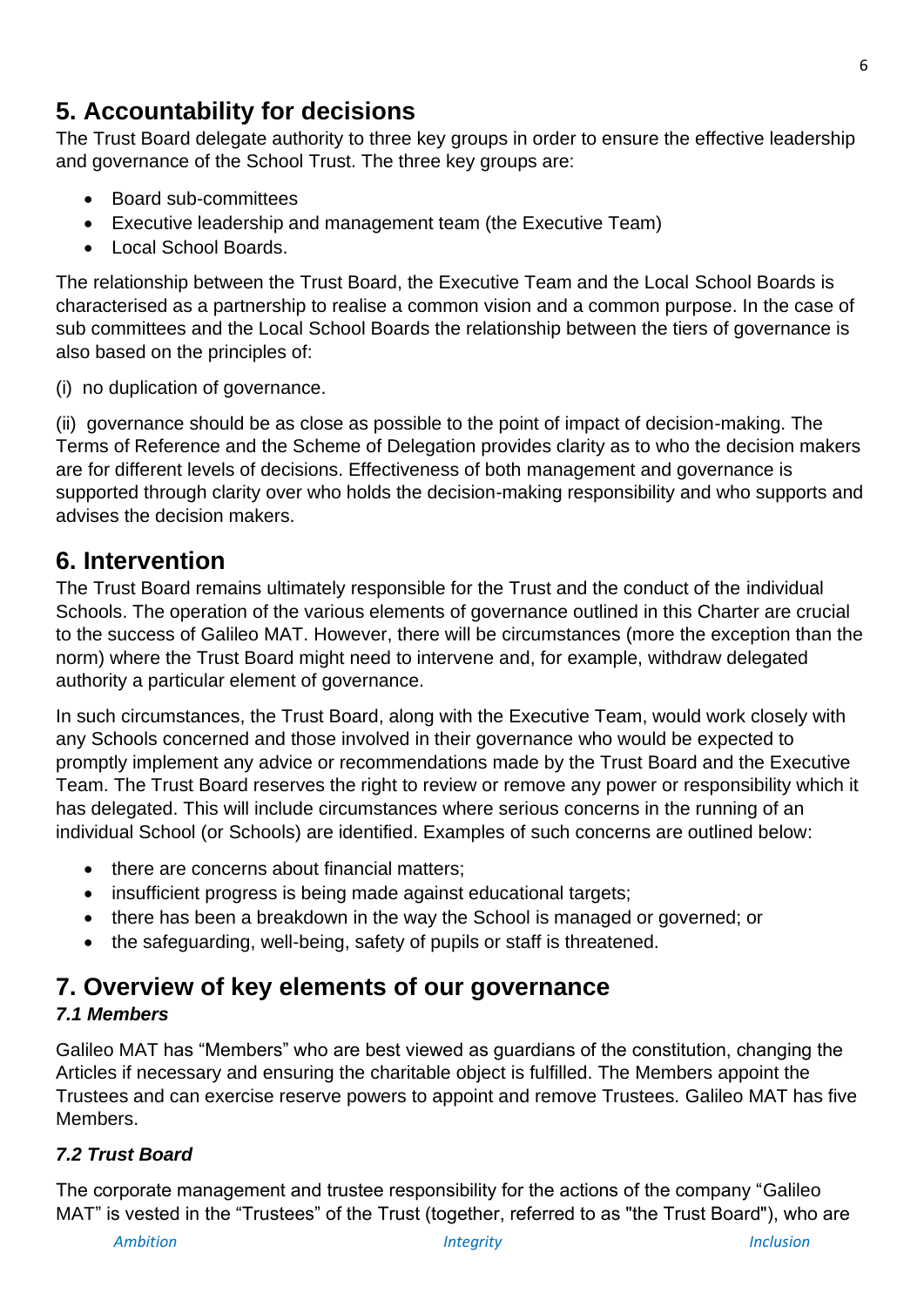company directors registered with Companies House. The Trustees are personally responsible for the actions of Galileo Multi Academy Trust and the individual Schools, and are accountable to the Members, to the Secretary of State for Education and to the wider community for the quality of the education received by all pupils within the Trust and for the expenditure of public money. The Trustees are required, as trustees and pursuant to the Funding Agreements, to have systems in place through which they can assure themselves of the quality, safety and good practice of the affairs of Galileo Multi Academy Trust. The role of the Trust Board is reflected in the '21 questions that every Multi-School Trust should ask itself' identified by the All-Party Parliamentary Group on Education Governance and Leadership (January 2015) and set out in Appendix 1.

- Setting the vision, ethos and strategy for the Galileo MAT and its Schools over the next three to five years;
- Establishing the governance structures for Galileo MAT, from Members to individual School level, in keeping with the Articles of Association;
- Providing clarity, through the published Terms of Reference and setting the level at which the LSBs will have authority and accountability through the scheme of delegation;
- Engaging with the Schools' communities, parents, pupils and staff;
- Contributing to developing collaborative relationships beyond the School Trust;
- Ensuring that there is strong, skilled and effective executive leadership structure and personnel in place across the Trust;
- Overview and scrutiny of Schools' education performance data;
- Overview and scrutiny of the Trust's financial capability and management systems to ensure compliance with the Academy Trust Handbook, and deliver best value for money;
- Ensuring senior leaders within Schools are challenged to improve the education of pupils;
- Developing the Trust Board to ensure that it has the capacity, skills and succession plans to have a positive impact on outcomes for pupils.

The Trust Board sets Trust-wide strategy and policy. The Board will carry out a regular skills audit of its Trustees. Where key skills are missing on the Board, expertise will be procured to support the challenge and scrutiny of specialist areas such as human resources or educational performance.

# *7.3 Trust Board Sub-Committees*

Trust Board Sub-Committees will provide the overview and high-level scrutiny of the prioritised risks. The Trust Board Sub-Committees will be:

- Educational Standards, Inclusion and Church Committee (ESIC)
- Finance and Resources; covering Finance and Human Resources
- Remuneration committee for determining senior executive salaries and performance criteria. Senior executives include the CEO and CFO.
- Audit & Risk Committee.

# *7.4 Executive Team*

The Galileo MAT "Executive Team" is the executive management arm of the Trust, focusing on business operations and the educational performance of the Schools, including Headteachers. They operate under the leadership and direction of the CEO. The Executive Team work directly with the staff and the LSBs in each School to ensure that the required outcomes are achieved in accordance with the direction and vision of the Trust Board.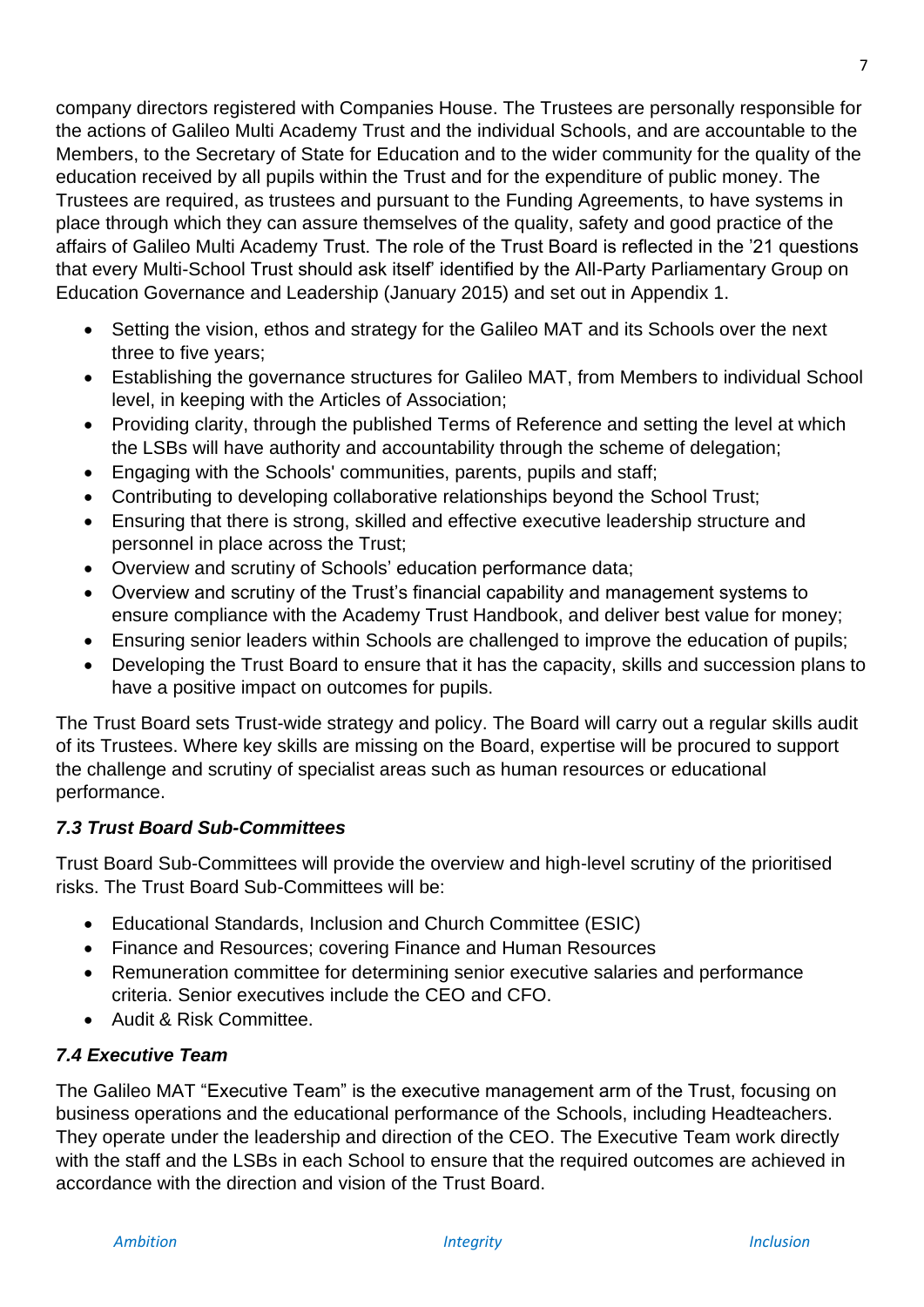# *7.5 Local School Boards (LSB)*

Each LSB will develop and maintain appropriate relationships and common purpose with their individual School. The role of a Local Governor within Galileo MAT is an important one. In developing our governance arrangements, the Trust Board has sought to ensure that the responsibility to govern is vested in those closest to the impact of decision making and that such responsibility matches the capacity of those assuming responsibility. The Trust Board establishes LSBs for each of the schools, for the most part made up of individuals drawn from the School's community, both as elected and appointed governors. The Local Governors are accountable to the Trust Board (who in turn is accountable to the Department for Education) and to the communities they serve. The broad duties of the LSB are summarised as:

- To contribute to and fulfil the vision and ethos of the Trust, ensuring that the school achieves the aims and ambitions it has for its pupils, having regard in particular to the benefits of being part of a family of schools which stresses the importance of partnership, collaboration and mutual support;
- To implement and review regularly the strategic plan for the school, focussing on the School's performance and achieving sustained school improvement and having regard to any locally agreed priorities identified by the Trust Board;
- To act as a critical friend to the school's senior leadership team, being ready to challenge and hold senior leaders to account for all aspects of the School's performance;
- To oversee the management school finances, ensuring that the School works within its approved budget, and that the School's senior leadership team adopts and implements the Trust's risk and financial management policies and practices;
- To support the Trust Board in ensuring that insurance or equivalent risk protection is put in place and maintained for all risk areas including damage to property, employer liability, public and third-party liability and director liability in accordance with any policy issued by the Trust Board from time to time;
- To support the school's Headteacher in the development and review of an appropriate staffing structure for the school, ensuring there is robust and accountable monitoring of the performance of staff and implementing all policies relating to staff adopted by the Trust Board;
- To support the Trust Board in its monitoring and evaluation of the delivery of any central services and functions provided or procured by Galileo MAT for the Schools, reporting any issues or concerns to the Chair of the Trust Board;
- To promote within the organisation and externally the benefits of collaboration with the other Schools and to actively seek opportunities to work together either with the aim of improving economic efficiencies within the Schools or identifying and implementing best practice;
- To develop effective links within the School's community, communicating openly and frequently as appropriate and ensuring that the School meets its responsibilities to the community and serves the community's needs in relation to the safeguarding and education of its pupils; and
- To engage fully and openly with any inspection of the School, whether by the Trust Board, Ofsted or any other appropriate public body to whom the School is accountable.

# *7.6 Pupil, Parent and Staff Voice*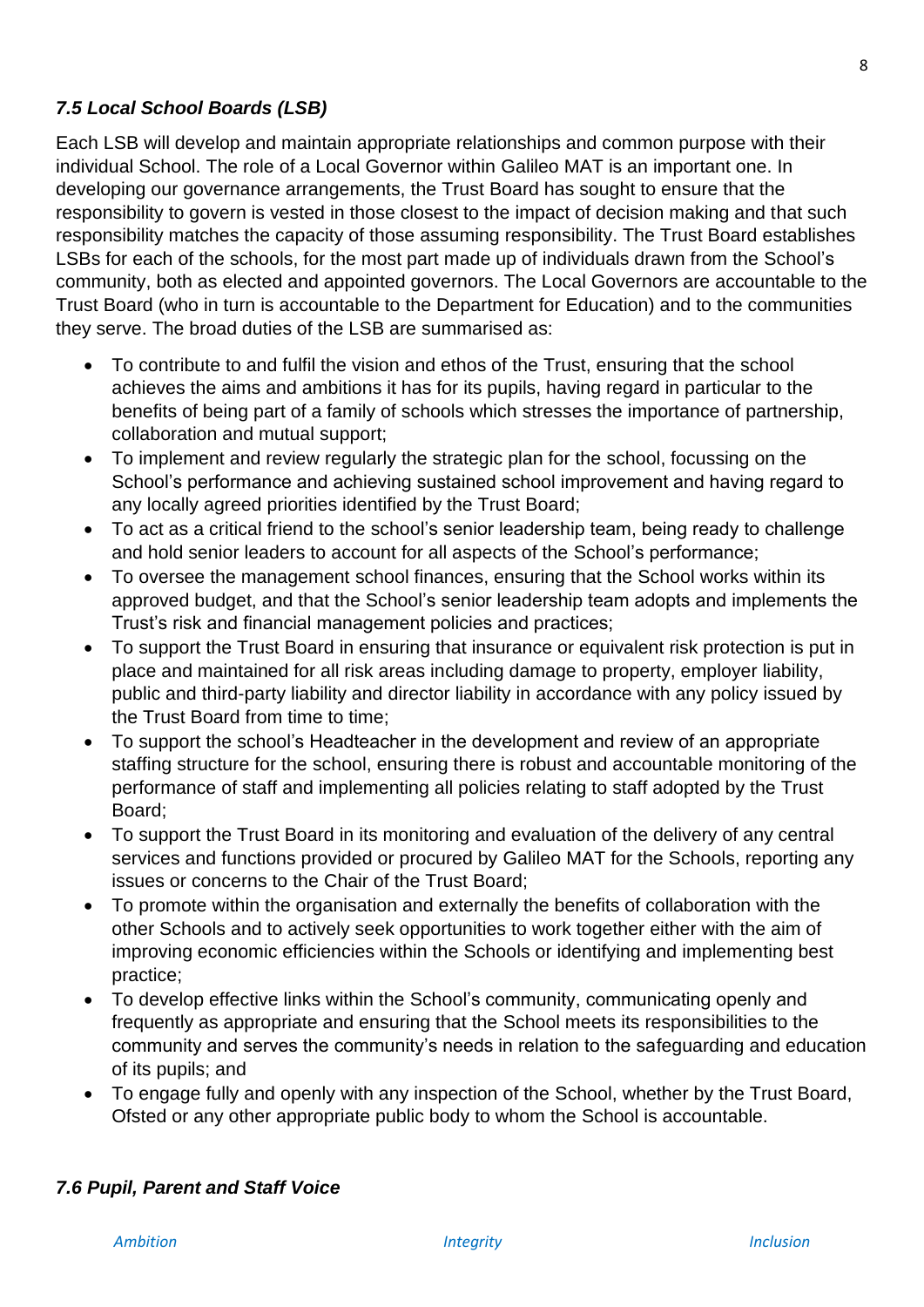Accessing and responding to pupils' collective concerns is an important part of the operations and governance of Galileo MAT. All Schools have active Pupil Councils with representatives from most year groups. Each LSB is expected to give due regard to issues that are raised through the Pupil Council and the management actions taken in response to the issues.

Parental voice is formally built into the governance structure with the election by parents of two parent Governors to each LSB.

Staff voice is similarly built into the governance structure with the election of two employees to each LSB, by employees of the School.

# <span id="page-8-0"></span>**8. Governance Composition**

# *8.1 Trust Members*

- Janet Dack
- Maurice Jones
- Tom Havelock
- Andrew Smith
- Vacancy

# *8.2 Trust Board*

- Graeme McGregor (Chair)
- Jane Spence (Chief Executive Officer executive not Trustee)
- 6 or 7 x Trustees appointed by the Members: Claire Graham-Brown, Julie Deville, Andrew Thom, Darren Ditchburn, Mark Fletcher, Ashleigh Lees, Philomena Marshall, John Hind.

# *8.3 Local School Boards*

- Headteacher
- 2 x elected Parents
- 2 x elected Staff
- <span id="page-8-1"></span>• Up to 5 Trust Board Appointed Local Governors

For Church of England schools, 2 Diocesan appointed Governors

# **9. Governance Elements**

# *9.1 Members*

The Members of Galileo MAT are the equivalent of the shareholders in a commercial company (save that they do not receive dividends). In simple terms the Members "own" the Trust. They have a number of statutory rights and rights set out in the School Trust's Articles of Association (the Articles).

The Academy Trust Handbook 2021 (September 2021) issued by the Education & Skills Funding Agency ("ESFA") provides as follows:

Every trust has members who have a similar role to shareholders of a company limited by shares, they:

- are the subscribers to the memorandum of association (where they are founding members)
- may amend the articles of association subject to any restrictions created by the funding agreement or charity law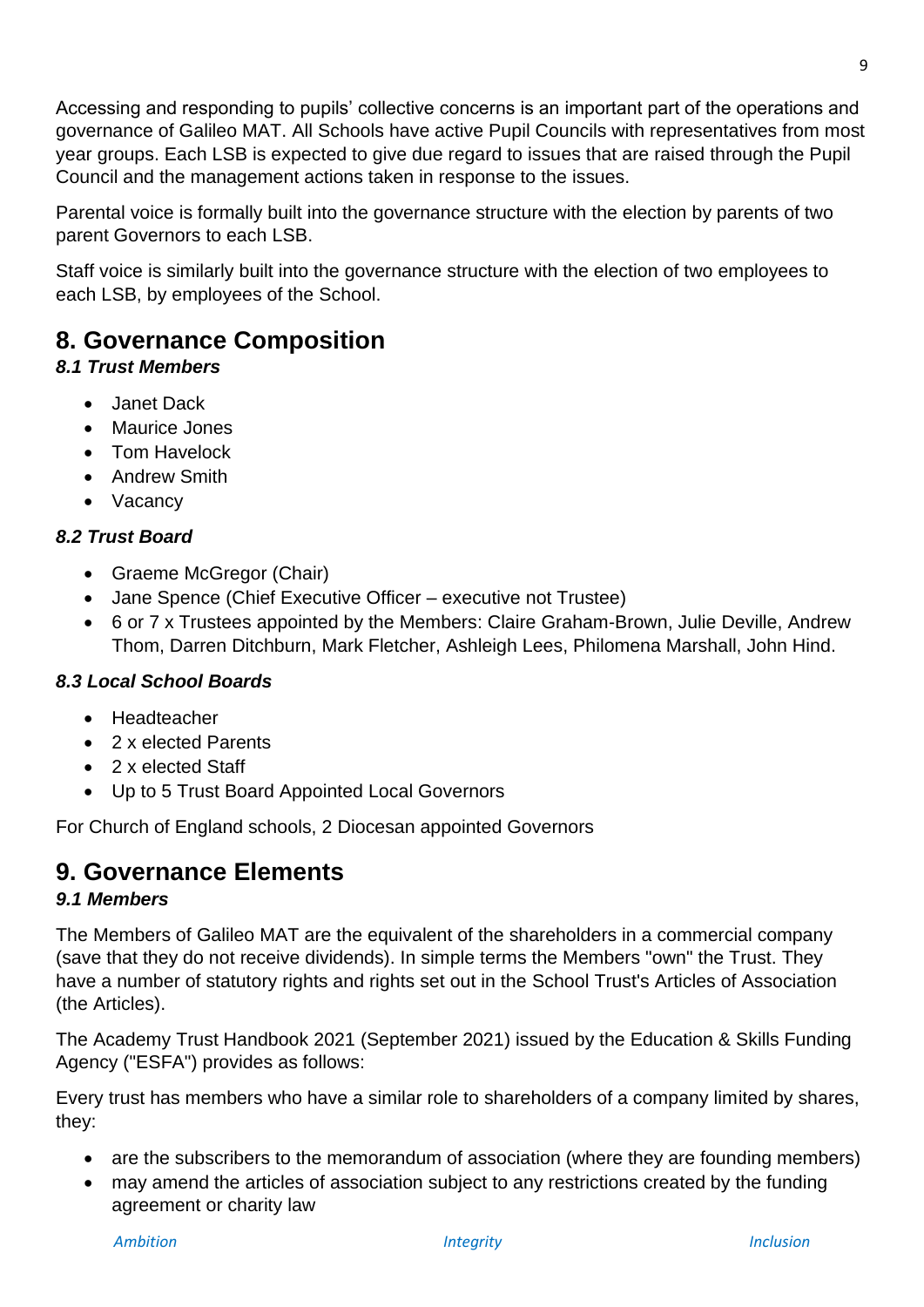- may, by special resolution, appoint new members or remove existing members other than. where there is one, the foundation/sponsor body and any members it has appointed
- have powers to appoint trustees as set out in the trust's articles of association and powers under the Companies Act 2006 to remove trustees
- may, by special resolution, issue direction to the trustees to take a specific action
- appoint the trust's external auditors and receive (but do not sign) the audited annual report and accounts (subject to the Companies Act)
- have power to change the company's name and, ultimately, wind it up.

Members must not be employees of the Trust nor occupy staff establishment roles on an unpaid voluntary basis.

The appointment of any new Member must be notified to ESFA (via GIAS) within 14 calendar days of the appointment.

# *9.2 Trust Board*

# *9.2.2 Core Duties*

The Trustees are responsible for the governance and supervision of the Galileo MAT and its committees, including its LSBs. The Trustees have a number of duties and responsibilities relating to the governance of the School Trust and its finances.

In summary, the Trustees are responsible should focus on three core functions:

- ensuring clarity of vision, ethos and strategic direction
- holding executive leaders to account for the educational performance of the organisation and its pupils, and the performance management of staff
- overseeing and ensuring effective financial performance.

# *9.2.3 Core Values and Responsibilities*

The Board of Galileo MAT will apply the highest standards of conduct and ensure robust governance, as these are critical for effective financial management. They will follow the DfE Governance Handbook, which describes the following features of effective governance and will aid compliance with the Academy Trust Handbook:

- strategic leadership that sets and champions vision, ethos and strategy
- accountability that drives up educational standards and financial performance
- people with the right skills, experience, qualities and capacity
- structures that reinforce clearly defined roles and responsibilities
- compliance with statutory and contractual requirements
- evaluation of governance to monitor and improve its quality and impact

The Board of the Galileo MAT will at all times: observe the highest standards of impartiality, integrity and objectivity in relation to the governance of the Trust;

- be accountable to its stakeholders and regulatory bodies for its activities;
- engage in a partnership with the Executive Team

# *9.2.4 Expectations of Galileo's Trustees*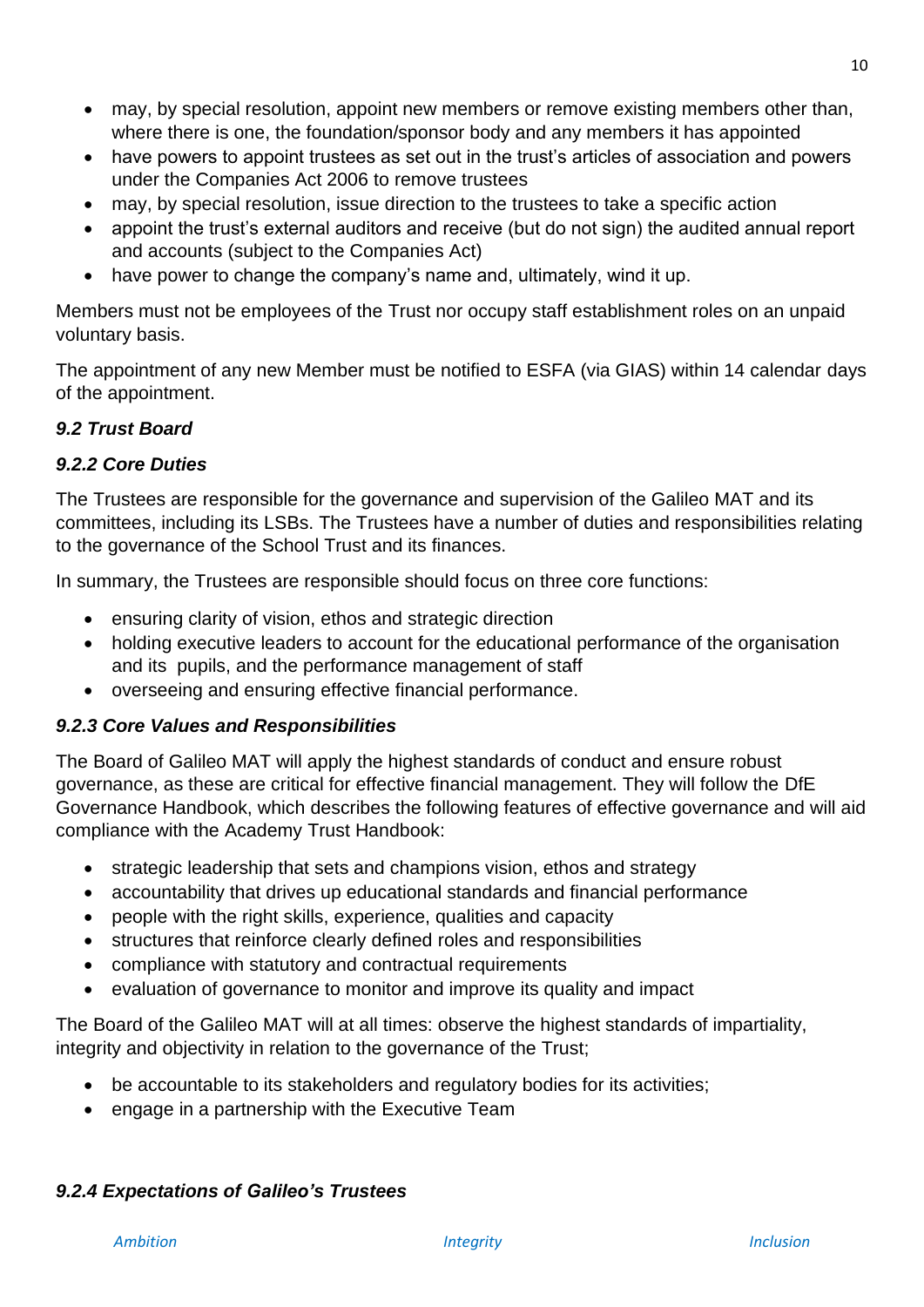All Trustees are required to:

- Follow the Seven Principles of Public Life set out by the Committee on Standards in Public Life (referred to as "the Nolan Principles" and set out in Appendix 2);
- Comply with:
	- the Articles of Association
	- these terms of reference,
	- the scheme of delegation,
	- the conflicts of interest policy,
	- the code of practice appended at Appendix 3 of these terms of reference.
- Ensure they understand their duties, rights and responsibilities, and that they are familiar with the function and role of Galileo MAT;
- Not misuse information gained in the course of their Trusteeship for personal gain, nor seek to use the opportunity of service to promote their private interests or those of connected persons, firms, businesses or other organisations;
- Participate actively in the induction process and any relevant training.

# *9.2.5 Accountability of Trustees*

The Trustees are chiefly accountable to:

- the beneficiaries of the Trust (pupils at the Schools, their parents and the local community) for the quality of education and pastoral care at the Schools, for matters of health and safety and for safeguarding and promoting the welfare of the pupils;
- the DfE, the Education Funding Agency and specifically the Secretary of State under the terms of the Funding Agreement;
- the Secretary of State (in his or her role as principal regulator in respect of charity matters) for operating the Trust for the public benefit, for the prudent management of the Trust and its financial efficiency, and for compliance with legislation including charities legislation;
- the employees of the Trust for their working environment, and for compliance with the contract of employment and employment law requirements and matters of health and safety; and
- other regulatory authorities for compliance with regulated responsibilities to which the Trust and the Schools are subject.

# *9.2.6 Conducting Trustees' business*

The Trustees are required to comply with the trust's charitable objects, with company and charity law, and with their funding agreement. Company directors' duties are described in sections 170 to 181 of the Companies Act 2006, but in summary are to:

- act within their powers
- promote the success of the company
- exercise independent judgement
- exercise reasonable care, skill and diligence
- avoid conflicts of interest
- not accept benefits from third parties
- declare interest in proposed transactions or arrangements

The Trustees must ensure regularity and propriety in use of the trust's funds, and achieve economy, efficiency and effectiveness – the three elements of value for money.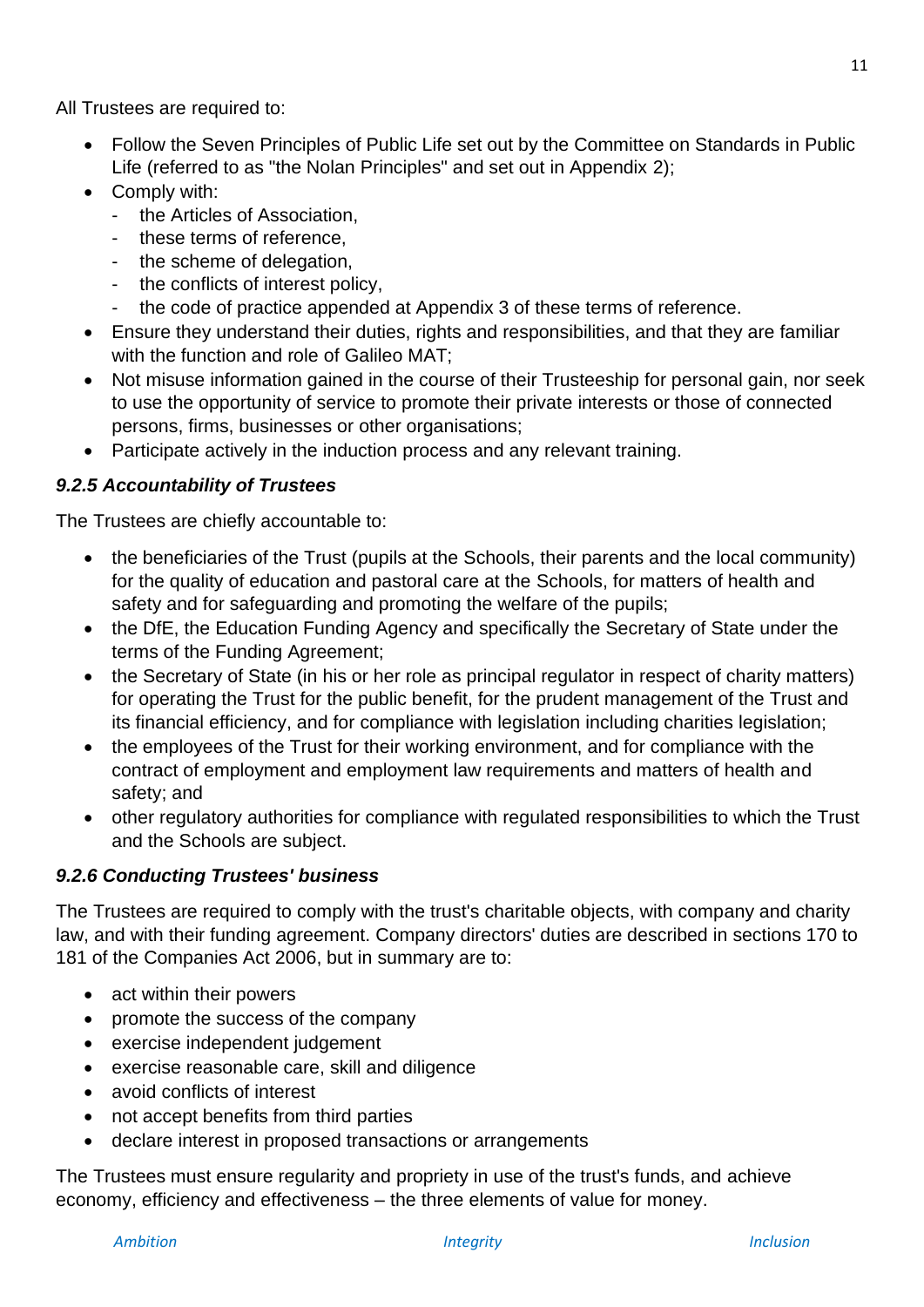The Trustees should also hold the Executive Team to account. They should offer support, constructive advice, be a sounding board for ideas, a second opinion on proposals and help where needed, but will also challenge, ask questions, seek information and improve proposals where appropriate and at all times act in the best interests of Galileo Trust. The Trustees shall have regard to the framework for inspecting schools in England under section 5 of the Education Act 2005 (as amended) issued by the Office for Standards in Education, Children's Services and Skills (Ofsted). The duties and responsibilities of Trustees are explained in further detail in the DfE Governors Handbook (January 2015 updated March 2019). The Trustees shall have regard to the most up to date Academies Financial Handbook, which shall be circulated to all Trustees.

# *9.2.7 Chair of Trustees*

The Board shall appoint an individual from among their number to act as Chair. A change of Chair will require a notification to be made to the DfE, including a Disclosure and Barring Service (DBS) disclosure form to be submitted via the DfE. The main role of the Chair is to chair meetings of the Trust Board. The chair is responsible for ensuring the effective functioning of the board and for setting professional standards of governance and accountability for the board.

# *9.2.8 Meetings of Trustees*

There will be a minimum of three meetings of the full Board of Trustees each academic year. As the full board meets less than six times a year it is described in the governance statement, accompanying the annual accounts, how the Trust has maintained effective oversight of funds. Meetings of the Trustees shall be convened and conducted as provided by the Articles. In determining the agenda for Board meetings and committee meetings, the Trustees will have regard to the requirement on them to:

- ensure good financial management and effective internal controls;
- comply with the Funding Agreement and the current version of the Academy Trust Handbook (or successor documents);
- receive and consider information on financial performance at least three times a year; and
- take appropriate action to ensure ongoing viability against agreed budgets.

In consultation with the Chair and CEO, the Clerk to the Trust Board shall prepare an annual plan for the meetings of the Trustees which will include a detailed business schedule

# *9.2.9 Delegation of powers of Trustees*

Trusteeship (and directorship which necessarily follows) is a personal office of trust and responsibility and this cannot be transferred to another individual. However, in order to ensure the proper management of the Schools, the Trustees are able to delegate specific tasks to assist them in carrying out their duties and obligations. It is for the Trust Board to determine what decisions it will take for itself, what will be delegated to committees, working groups or individual Trustees (e.g. the Chair) and what will be delegated to the Executive Team.

The Trustees must also consider when and from whom they should take professional advice.

In determining whether delegation is appropriate, the Trustees will have regard to the following principles: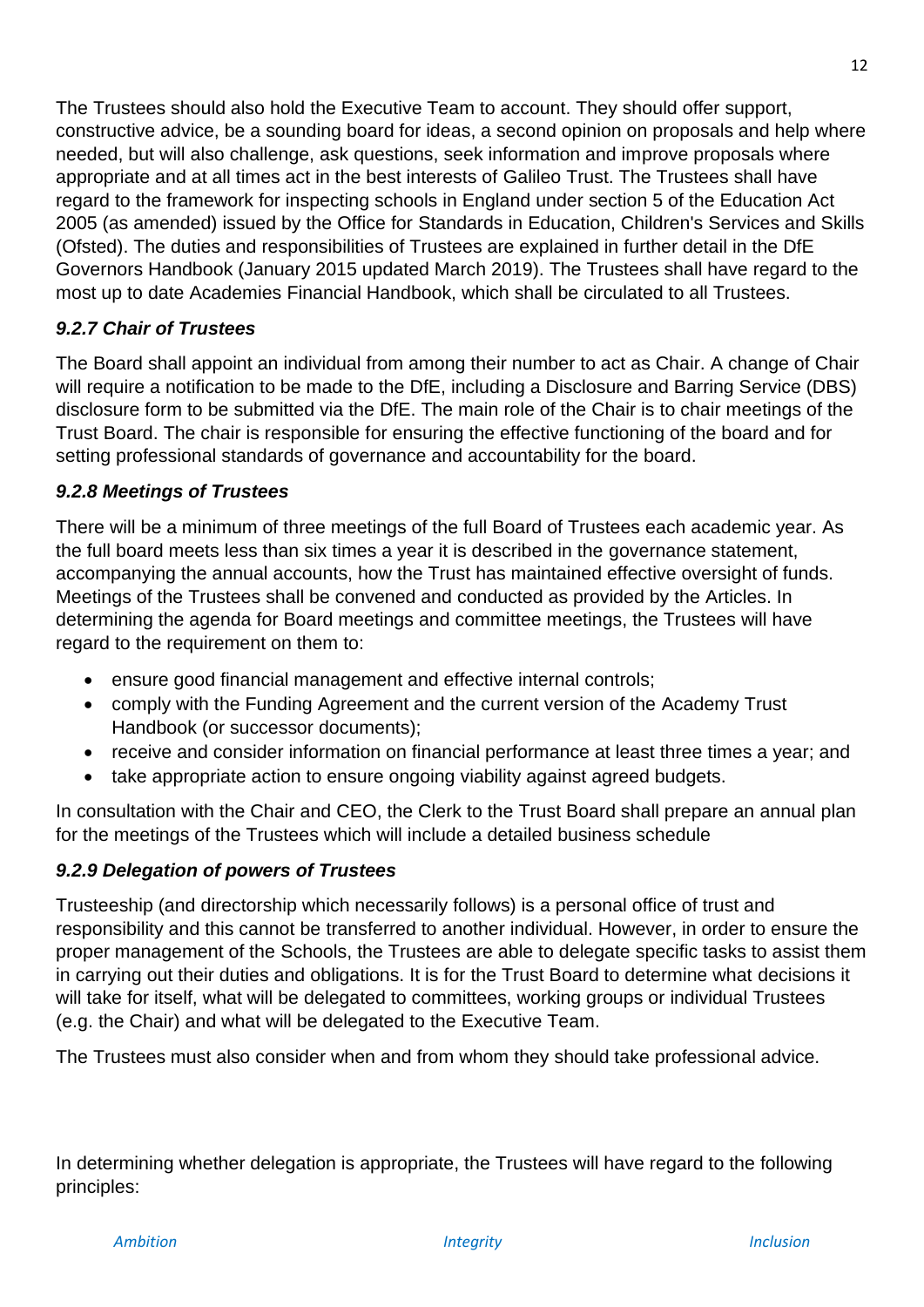- non-executive powers must be exercised by the Trustees personally and may not be delegated;
- except when it is impracticable to do so, executive powers should be delegated to the Chief Executive Officer and Chief Financial Officer, who may authorise further delegation; and
- every act of delegation is only a delegation of powers and does not relieve the Trustees of responsibility.

Delegation can be made to:

- Board committees including the following committees: Finance & Resources, and Educational Standards, and Inclusion.
- the LSBs:
- any individual Trustee;
- the Executive Team (which in turn may delegate to further individuals).

#### *9.2.10 Stakeholder voices*

Trustees are asked to have regard to the voices of their various stakeholders and to put in place arrangements to receive feedback and to respond appropriately. This shall include the following, as they are involved in other elements/tiers of trust governance and more broadly:

- a) Pupils
- b) Parents
- c) Staff.

#### *9.2.11 Risk Management*

The charities statements of recommended practice ("the SORP") set out requirements for reporting on the risks to a charity. The Trustees' report therefore must include a description of the principal risks and uncertainties facing Galileo and any subsidiary undertakings, as identified by the Trustees. The report must also include a summary of the Trustees' plans and strategies for managing these risks. The Trustees must identify specific risks and describe ways to combat each one, rather than making general statements regarding risk management.

The Trustees are therefore responsible for: identifying the major risks that apply to Galileo MAT, including:

- operational risks (employment issues, health and safety, fraud, service quality and development etc.);
- financial risks (accuracy of financial information, cash flow, reserves, over-reliance on funding sources etc.);
- external risks (changes in government policy, economic factors, demographic changes, adverse publicity etc.); and
- regulatory risks (compliance with legislation, changes in policies of the regulators etc.).
- making decisions (based where appropriate on advice from professional advisors) as to how to respond to those risks; and
- making appropriate statements regarding the management of risks in the annual report.

#### *9.2.12 The Management of Conflicts of Interest*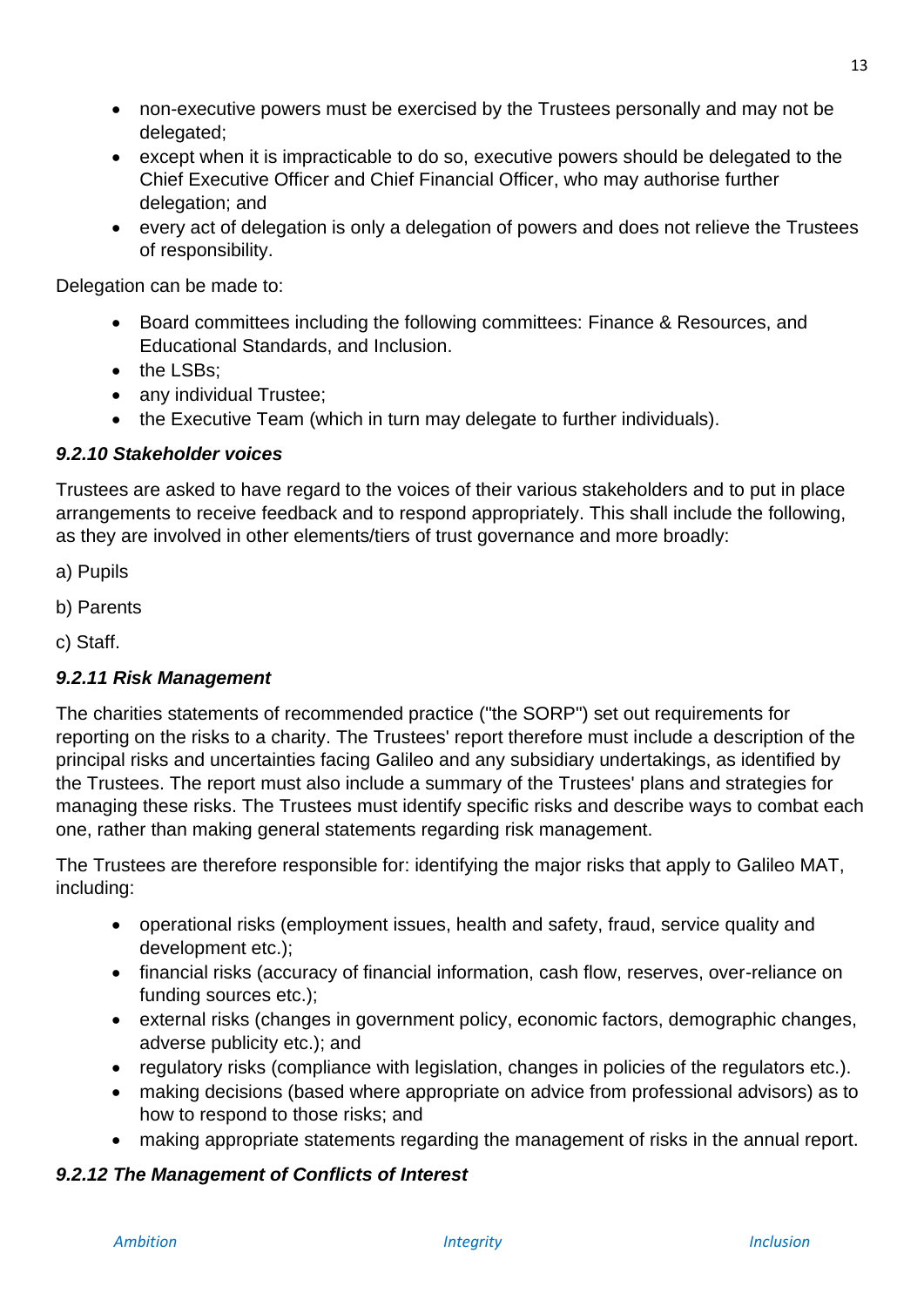14

The Companies Act 2006 and the Academies Financial Handbook 2019 - 5.35, imposes a statutory duty on the Trustees to avoid situations in which they have or could have an interest, which conflicts (or could conflict) with the interests of Galileo Trust. The duty is to:

a) declare the nature and extent of any interest in any matter relating to the Trust;

b) avoid any conflict of interest between that interest and the interests of the Trust;

c) contracts or other agreements with related parties are declared to ESFA in advance.

In addition, charity law and guidance issued by the Charity Commission confers obligations on the Trustees to manage any conflict between a Trustee's duty to Galileo and their own personal interests or for a Trustee to be influenced by conflicting duties to the Trust and a third party.

# <span id="page-13-0"></span>**10. Recruitment of Trustees**

It is essential that the Trust Board has a proper mix of skills and experience. The Trustees must therefore be able to identify potential new Trustees in order to plan for succession, which combines continuity of experience and expertise with new ideas and energy. The Board as a whole is responsible for ensuring that:

- the skills of any new Trustee fit in with the Trust's requirements in the short, medium and longer term;
- each new Trustee is not disqualified from acting as a Trustee by any provision of the Trust's Articles of Association (including the requirement that he is not disqualified as a company director or charity trustee);
- there is a system in place which ensures that all relevant checks, including an enhanced DBS check (countersigned by the Secretary of State in the case of a new Chair), are completed before or as soon as practicable after a Trustee takes up position; and
- the new Trustee understands the responsibility he / she is taking on and consents to act as a Trustee. Each new Trustee will be properly inducted to ensure that he / she understands the nature and extent of his role and responsibilities.

It is the duty of a new Trustee to ensure that he / she is familiar with the Objectives of Galileo; its history and ethos and the nature and extent of its activities; and the content of Galileo MAT's Articles of Association. The Trustees shall provide each new Trustee with:

- the Trust's Articles of Association
- the terms of reference
- the scheme of delegation

New Trustees shall be required to sign the declaration set out in Appendix 4. The Trust CEO or their appointed representative shall ensure that any appointment of a new Trustee is notified to the ESFA (via the GIAS) within 14 calendar days of the appointment (as required under the School Trust Handbook.

# *10.1 Training and Development of Trustees*

The Board should identify the skills and experience it needs, including financial knowledge, and address gaps through recruitment, and/or induction, training and other development activities. The Board should also address this for local governing bodies. The Governance Handbook will be used by the Board to help trustees develop and engage fully with their role. The Board will refer to the competency framework for governance in determining whether they have skills gaps. its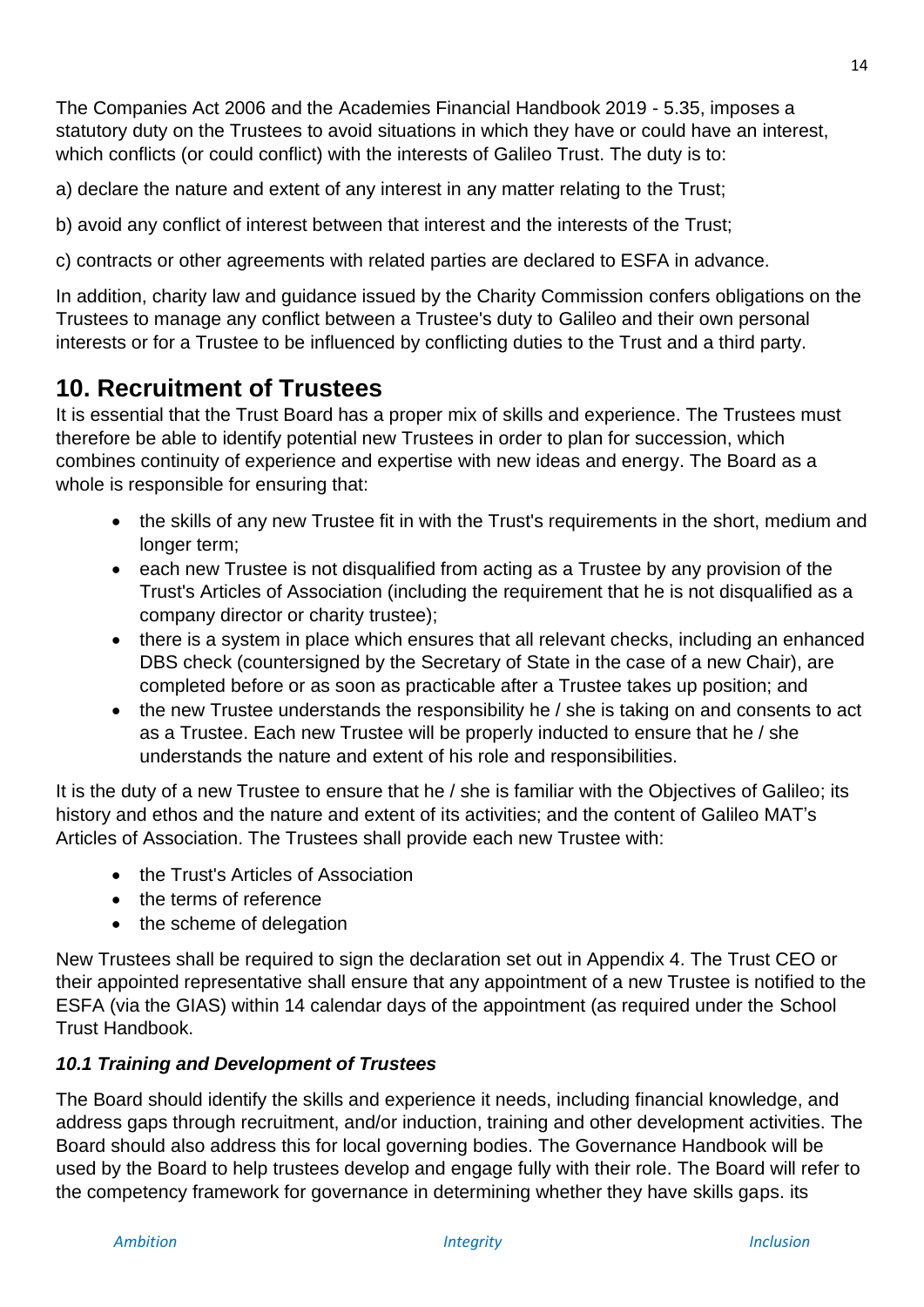functions effectively. Trustees shall also be kept up to date with developments in the legal and regulatory framework in which the Trust operates.

# <span id="page-14-0"></span>**11. Terms of Reference – Trust Board**

# *11.1 Membership*

All individuals as appointed by the Members/subscribers to the Trust's Articles of Association.

# *11.2 Quorum*

The quorum necessary for the transaction of business shall be 5 Trust Board members present in person or by telephone/video conference

# *11.3 Frequency of Meetings*

The Trust Board shall meet at least three times a year at appropriate times and otherwise as required.

# *11.4 Minutes*

The Clerk to the Board or their nominee shall minute the proceedings and resolutions of meetings of the Board.

Draft minutes of the Board meetings shall be circulated, once agreed, to all members of the Board. Minutes will be made publicly available unless the press and public are excluded for reasons of commercial sensitivity or personal information.

# *11.5 Notice of Meetings*

Meetings of the Trust Board shall be called by the Clerk to the Board at the request of the Chair.

Unless otherwise agreed, notice of each meeting confirming the venue, time and date together with agenda of items to be discussed, shall be forwarded to each member of the Board and any other person required to attend, giving 7 working days' notice.

- Approval of the Trust's mission, strategy and long-term business plans;
- Approval of the Key Performance Indicators;
- Approval of systems of control and accountability, including financial and operational controls and risk assessment; and procedures for handling internal grievances and managing conflicts of interest;
- To receive annual audited accounts and financial reports
- Monitoring of the Trust's performance against approved plans and KPIs;
- To agree constitutional matters, including procedures where the Board has discretion;
- To hold at least three Board meetings a year;
- To appoint or remove the Chair and Vice Chair;
- To establish the committees of the Board and their terms of reference;
- To appoint the Chair of any committee;
- To appoint, suspend or remove a Board member;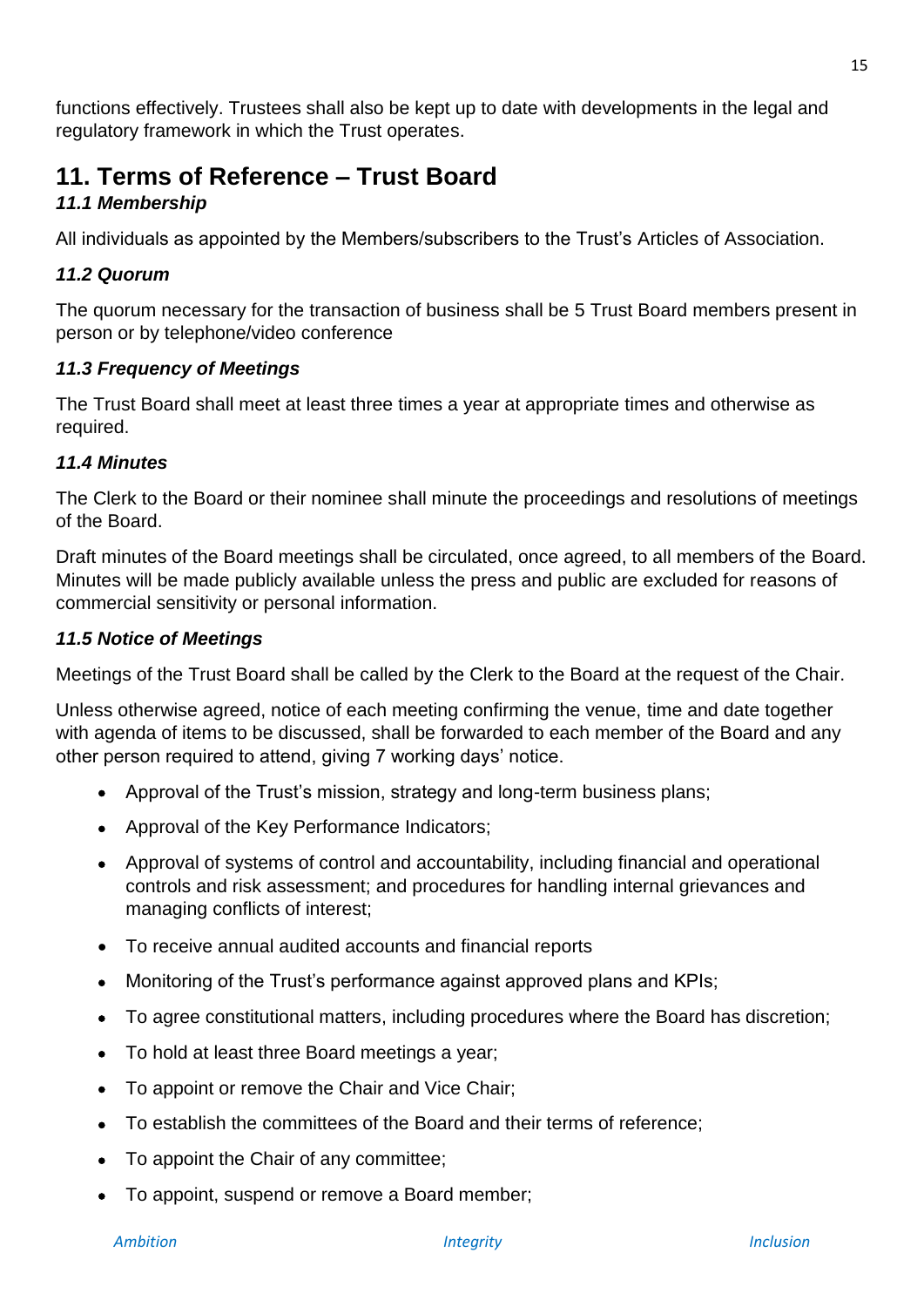- To decide which functions of the Board will be delegated to committees, groups and individuals, including the Chief Executive;
- To receive reports from any individual or committee to whom a decision has been delegated and to consider whether any further action by the Board is necessary;
- To approve the strategic budget plan and the formal budget plan of the financial year;
- To keep the Health and Safety Policy and its practice under review and to make revisions where appropriate;
- To review the delegation arrangements annually.
- <span id="page-15-0"></span>• Approve policies, delegate to committees as appropriate

# **12. Terms of Reference - Education Standards, Inclusion and Church Committee (ESICC)**

The board of Trustees (the Trust Board) of the Galileo MAT has established a committee of the Trust Board to be known as the Education Standards, Inclusion and Church Committee.

# *12.1 Membership*

Members of the ESICC shall be appointed by the Board and shall be made up of at least 3 trustees. Additionally, up to two external co-opted members may be appointed.

Only members of the ESICC have the right to attend ESICC meetings. However, other individuals such as the Chief Executive and representatives from Schools may be invited to attend all or part of a meeting as and when appropriate, but not vote.

Appointments to the ESICC shall be for a period of up to three years, which may be extended for further periods.

The Board shall appoint the Chair of the Committee.

# *12.2 Quorum*

The quorum necessary for the transaction of business shall be 2 trustees present in person or by telephone/video conference. No vote on any matter shall be taken at a meeting of the committee unless the majority of members present are trustees.

# *12.3 Frequency of Meetings*

The Committee shall meet at least three times a year at appropriate times and otherwise as required.

# *12.4 Minutes*

The Clerk to the Board or their nominee shall minute the proceedings and resolutions of meetings of the Committee.

Draft minutes of the Committee meetings shall be agreed by the Chair, then circulated to all members of the Committee. Minutes will be made available to the Trust Board, and publicly available on request, unless the Trust Board is satisfied that part or all thereof should remain confidential due to the nature of the matters discussed.

# *12.5 Notice of Meetings*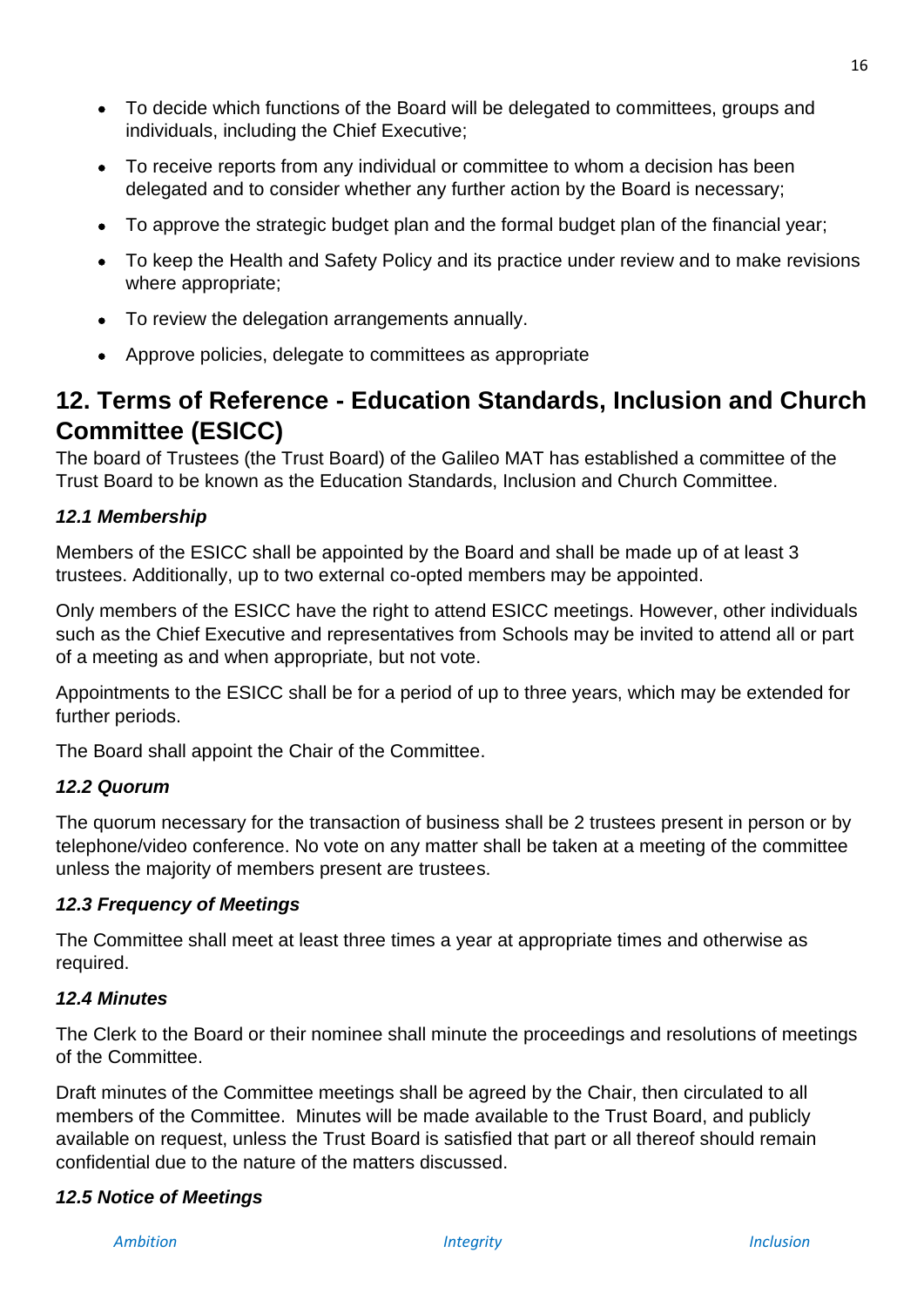Meetings of the Trust Board shall be called by the Clerk to the Board at the request of the Chair.

Unless otherwise agreed, notice of each meeting confirming the venue, time and date together with an agenda of items to be discussed and supporting papers, shall be forwarded to each member of the Committee and any other person required to attend, giving 7 working days' notice.

#### *12.6 Role of the Chair of the committee*

- To drive and lead the business of the Committee and ensure meetings are conducted properly, in accordance with legal requirements;
- To ensure meetings are run effectively, focusing on priorities and making the best use of time available, and to ensure that all members have an equal opportunity to participate in discussion and decision-making.

#### *12.7 Terms of Reference*

- Consideration of the evidence in meeting the Key Performance Indicators set by the Trust and to hold the Leadership Team to account.
- Consideration of evidence about the academic attainment and progress of students over time
- Consideration of evidence relating to Church of England schools in the Trust about the distinctiveness and effectiveness of the schools as church schools.
- Consideration of the evidence about attendance and behaviour of students
- Consideration of evidence about the quality of teaching and learning provided to students
- Evaluate the impact of specific and/or additional funding streams relevant to ESICC
- Consideration of the evidence about the range and quality of extra-curricular provision experienced by students
- Oversight of the Trust's talent management strategy
- To consider the views of parents and students about the quality of provision
- Consideration and approval of the curriculum and extra curriculum provision and the teaching and support staff resources required to deliver the entitlement curriculum in the **Schools**
- Consideration and approval of the of the Schools Improvement Plans short and medium term

# <span id="page-16-0"></span>**13. Terms of Reference - Finance and Resource Committee**

The board of Trustees of Galileo MAT has established a committee to be known as the Finance and Resources Committee.

# *13.1 Membership*

Members of the Finance and Resource Committee shall be appointed by the Board and shall be made up of at least 3 members. Additionally, up to two external co-opted members may be appointed provided there is not an even number of members.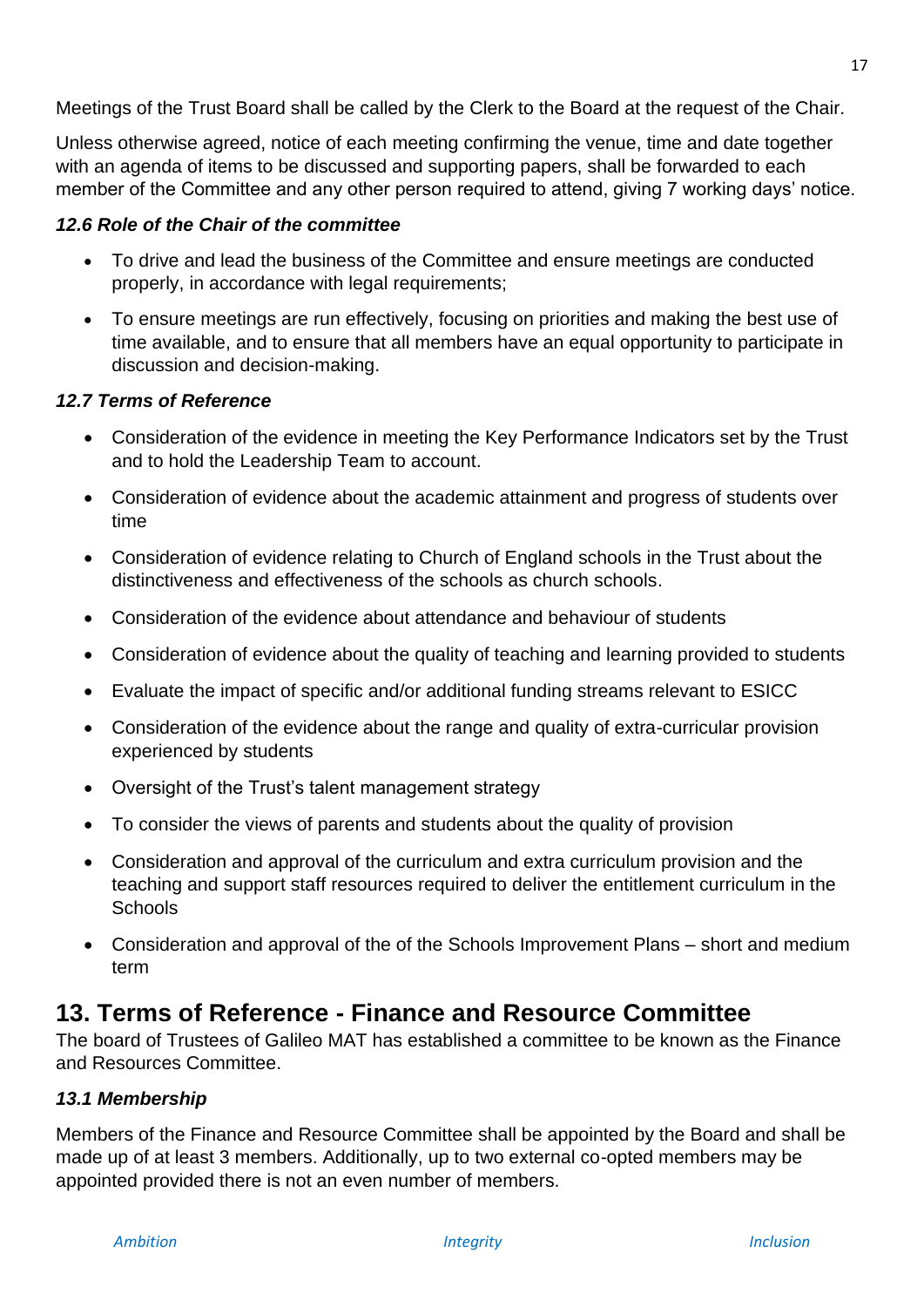Members of the Finance and Resource Committee shall have recent and relevant financial, HR, estates or school resourcing/staffing experience.

Only members of the Finance and Resource Committee have the right to attend Finance and Resource Committee meetings. However, other individuals such as the Chief Executive, Chief Financial Officer and other individuals (including representatives of external advisers) may be invited to attend all or part of any meeting as and when appropriate, but not vote.

Appointments to the Finance and Resource Committee shall be for a period of up to three years, which may be extended for further blocks of three years.

# *13.2 Quorum*

The quorum necessary for the transaction of business shall be 2 members present in person or by telephone.

# *13.3 Frequency of Meetings*

The Committee shall meet at least three times a year at appropriate times and otherwise as required.

# *13.4 Minutes*

The Clerk to the Board or their nominee shall minute the proceedings and resolutions of meetings of the Committee.

Draft minutes of the Committee meetings shall be circulated and, once agreed, to all members of the Committee. Minutes will be made available to all Schools within the Trust.

# *13.5 Notice of Meetings*

Meetings of the Committee shall be called by the Clerk to the Board at the request of the Chair.

Unless otherwise agreed, notice of each meeting confirming the venue, time and date together with an agenda of items to be discussed, shall be forwarded to each member of the Committee and any other person required to attend, giving 7 working days' notice.

# *13.6 Role of the Chair of the Committee*

- To drive and lead the business of the Committee and ensure meetings are conducted properly, in accordance with legal requirements;
- To ensure meetings are run effectively, focusing on priorities and making the best use of time available, and to ensure that all members have an equal opportunity to participate in discussion and decision-making.

# *13.5 Terms of Reference*

- To consider/approve Trust/School annual budgets and three-year plans making recommendations where necessary
- To consider/approve Trust/School capital funding
- To hold School Headteachers and Chairs of Local School Boards to account for financial planning and performance
- *Ambition Integrity Inclusion* • To recommend to the Trust Board, the adoption of a three-year business plan and annual budgets.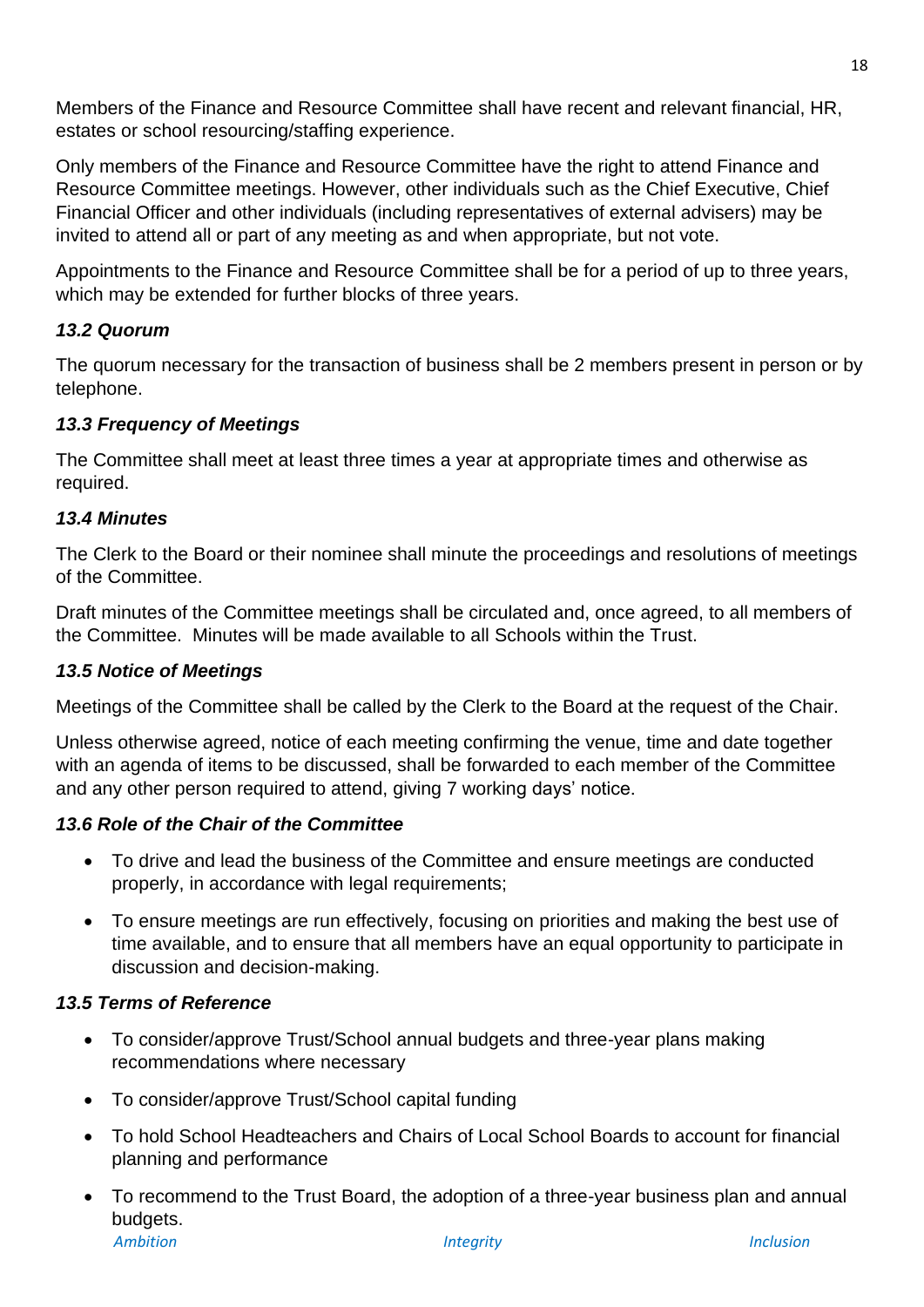- To review arrangements for securing value for money, solvency and safeguarding of assets.
- To investigate, or commission investigations into, variations in financial performance from budgeted targets.
- <span id="page-18-0"></span>• To consider in detail reports from the Chief Executive on issues related to assets, liabilities and capital.

# **14. Terms of Reference - Remuneration Committee**

The board of Trustees of Galileo MAT has established a committee to be known as the Remuneration Committee(RC). These are its terms of reference:

# *14.1 Membership*

Members of the RC shall be appointed by the Board and shall be made up of at least 3 trustees.

Additionally, up to two external co-opted members may be appointed. Members of this committee will usually be the same as the Finance and Resource Committee given the respective terms of reference being interrelated.

Only members of the RC have the right to attend RC meetings. However, other individuals such as the Chief Executive and Chief Financial Officer may attend but not vote.

Appointments to the RC shall be for a period of up to three years, which may be extended for further periods.

The Board shall appoint the Chair of the Committee.

# *14.2 Quorum*

The quorum necessary for the transaction of business shall be 2 trustees present in person or by telephone/video conference. No vote on any matter shall be taken at a meeting of the committee unless the majority of members present are trustees.

# *14.3 Frequency of Meetings*

The Committee shall meet at least once per year usually following on from the Finance and Resource Committee and to fit with the performance management schedule of headteachers and senior central staff.

#### *14.4 Minutes*

The Clerk to the Board or their nominee shall minute the proceedings and resolutions of meetings of the Committee.

Draft minutes of the Committee meetings shall be agreed by the Chair, then circulated to all members of the Committee. Minutes will be made available to the Trust Board, and publicly available on request, unless the Trust Board is satisfied that part or all thereof should remain confidential due to the nature of the matters discussed.

#### *14.5 Notice of Meetings*

Meetings of the Committee shall be called by the Clerk to the Board at the request of the Chair.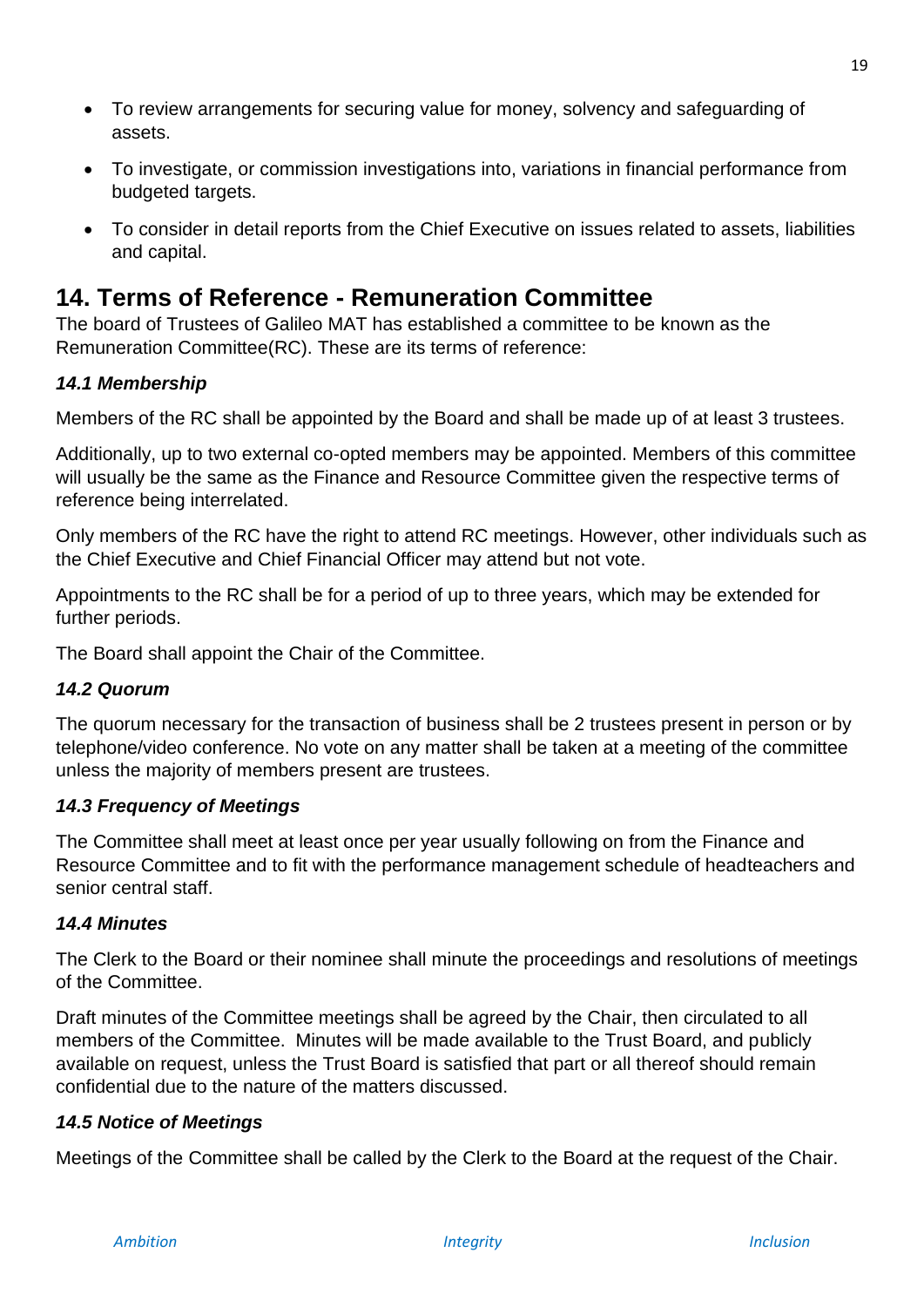Unless otherwise agreed, notice of each meeting confirming the venue, time and date together with an agenda of items to be discussed and supporting papers, shall be forwarded to each member of the Committee and any other person required to attend, giving 7 working days' notice.

#### *14.6 Role of the Chair of the committee*

- To drive and lead the business of the Committee and ensure meetings are conducted properly, in accordance with legal requirements;
- To ensure meetings are run effectively, focusing on priorities and making the best use of time available, and to ensure that all members have an equal opportunity to participate in discussion and decision-making.

#### *14.7 Terms of Reference*

- To determine salaries of senior staff: Headteachers, senior staff with central or cross-Trust roles in line with Trust Pay policy
- To ensure salaries recommended by the line managers of senior staff are justified and in line with sector averages and affordable to the Trust
- Consider and determine any pay increases recommended by the CEO for other senior Trust staff both centrally and school based. Senior staff shall include headteachers, members of school leadership teams who are paid £60,000 or more and any central Trust staff with a salary of £40,000 or above.
- To review business cases/rationales for pay increases of senior staff in line with pay policy
- Set remuneration of the Chief Executive Officer and consider the annual performance management review of the CEO carried out by the Chair of the Trust which considers performance against key objectives

# <span id="page-19-0"></span>**15. Terms of Reference - Audit and Risk Committee**

The Board of Trustees of the Galileo MAT has established a committee of the Board to be known as the Audit and Risk Committee.

The role of the Audit and Risk Committee is advisory and will address the adequacy and effectiveness of the Trust's systems of internal control and its arrangements for risk management, control and governance purposes. The advice of the committee will primarily be formed through a consideration of the work of the Trust's internal and external audit services. These are its terms of reference.

# *15.1 Membership*

Members of the Audit and Risk Committee shall be appointed by the Board and shall be made up of at least 3 members. Additionally, up to two external co-opted members may be appointed provided there is not an even number of members.

The majority of all members of the Audit and Risk Committee shall have recent and relevant financial experience. The Chair may not be a member of any other sub-committee. The Board shall appoint the Audit and Risk Committee Chair.

Only members of the Audit and Risk Committee have the right to attend Audit and Risk Committee meetings. However, other individuals such as the Chief Executive, Chief Financial Officer and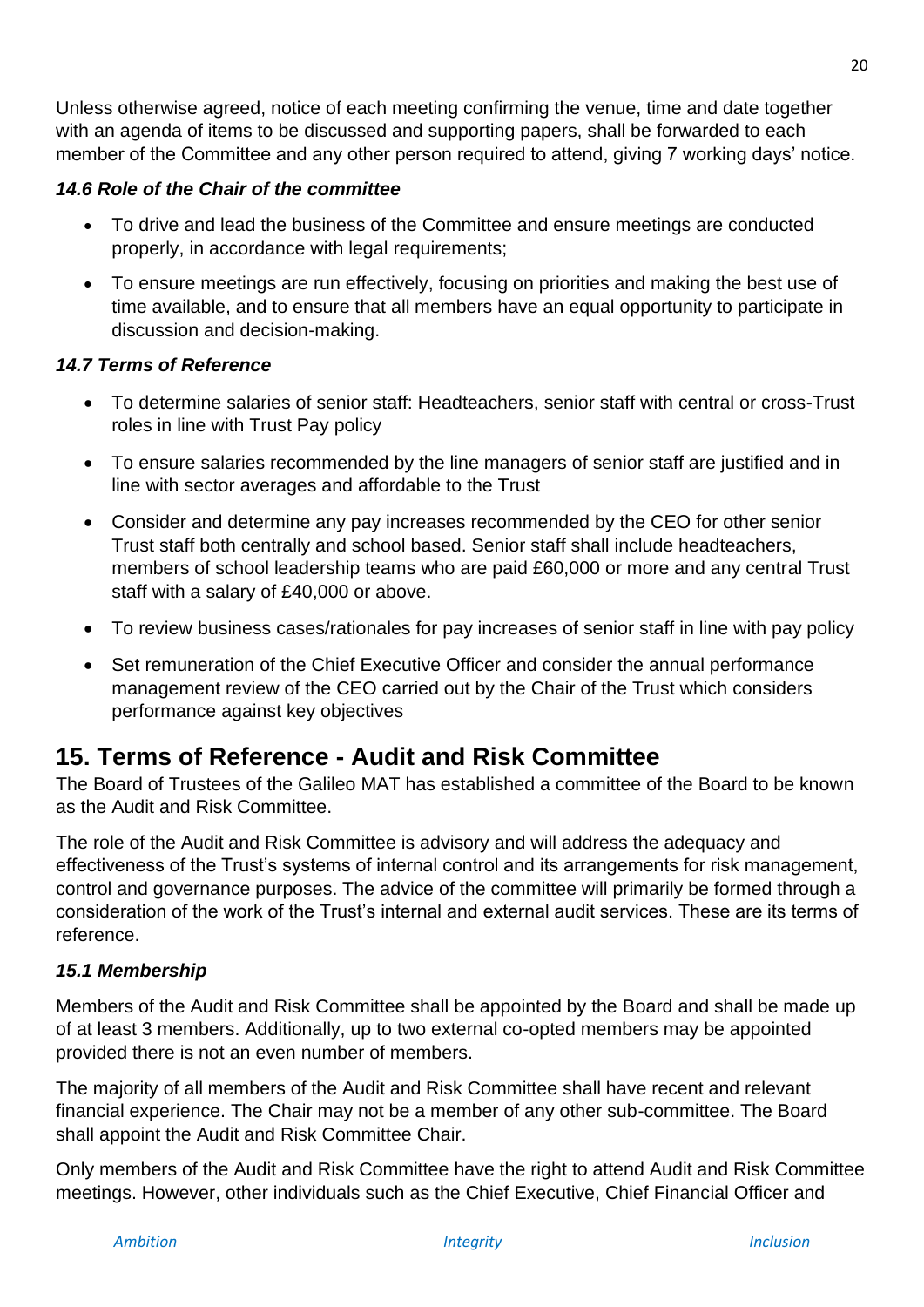other individuals (including representatives of external advisers) may be invited to attend all or part of any meeting as and when appropriate, but not vote.

The external auditors will have a right to attend meetings of the Audit and Risk Committee on a regular basis.

The internal auditors may attend by invitation.

Appointments to the Audit and Risk Committee shall be for a period of up to three years, which may be extended for further blocks of three years.

#### *15.2 Quorum*

The quorum necessary for the transaction of business shall be 2 members present in person or by telephone.

#### *15.3 Frequency of Meetings*

The Committee shall meet at least three times a year at appropriate times and otherwise as required.

#### *15.4 Minutes*

The Clerk to the Board or their nominee shall minute the proceedings and resolutions of meetings of the Committee.

Draft minutes of the Committee meetings shall be circulated and, once agreed, to all members of the Committee. Minutes will be made available to all Schools within the Trust.

#### *15.5 Notice of Meetings*

Meetings of the Committee shall be called by the Clerk to the Board at the request of the Chair.

Unless otherwise agreed, notice of each meeting confirming the venue, time and date together with an agenda of items to be discussed, shall be forwarded to each member of the Committee and any other person required to attend, giving 7 working days' notice.

#### *15.6 Role of the Chair of the Committee*

- To drive and lead the business of the Committee and ensure meetings are conducted properly, in accordance with legal requirements;
- To ensure meetings are run effectively, focusing on priorities and making the best use of time available, and to ensure that all members have an equal opportunity to participate in discussion and decision-making.

#### *15.7 Terms of Reference*

#### *15.7.1 Role*

- The role of the Audit & Risk Committee is to maintain an oversight of the Trust's governance, risk management, internal control and value for money framework. It will report its findings annually to the Board and the Chief Executive as a critical element of the Trust's annual reporting requirements.
- The Audit Committee has no executive powers or operational responsibilities/duties.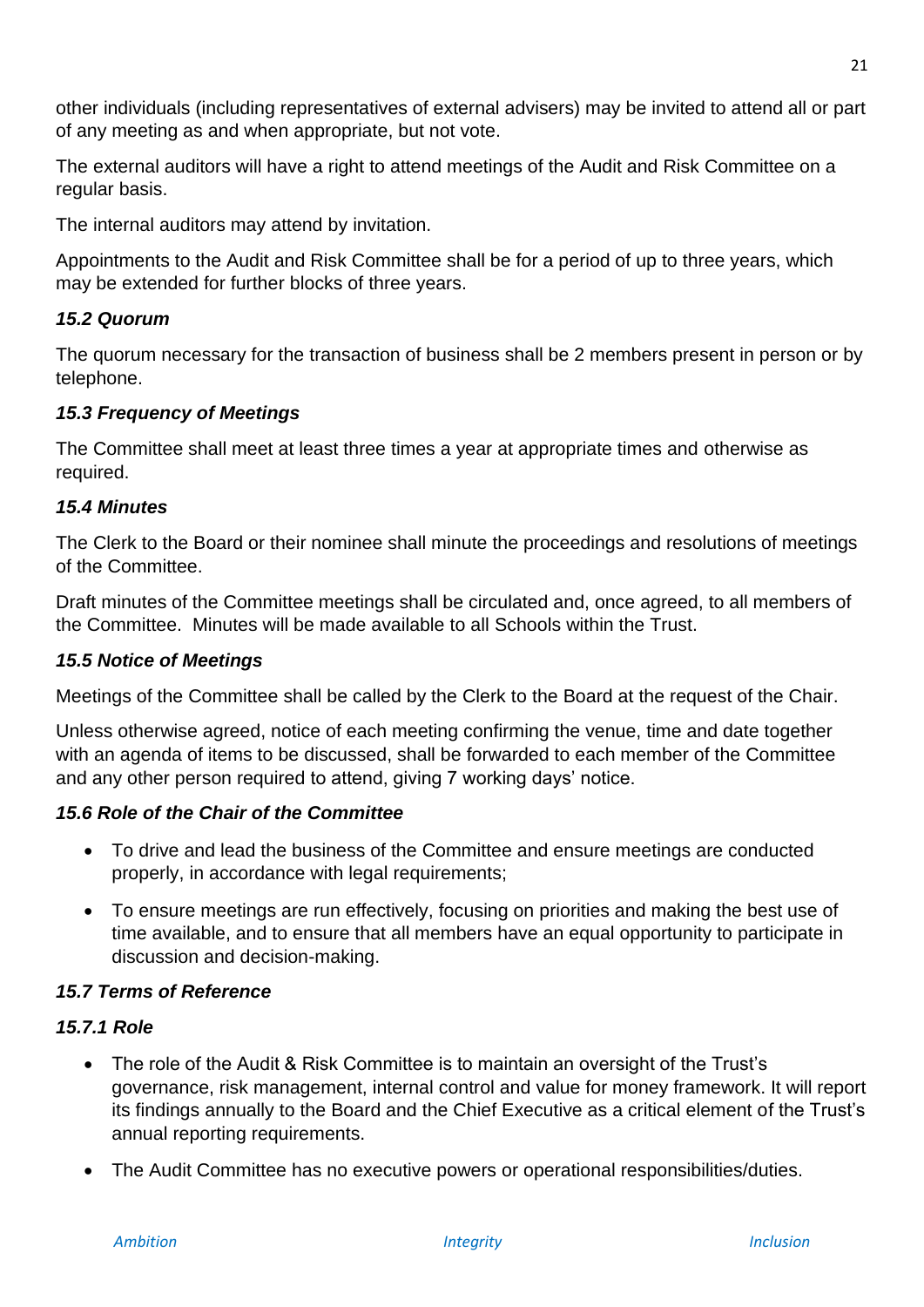#### *15.7.2 Internal Control*

- The Committee shall ensure that the internal control systems, including audit activities, of the Trust
- and any of its subsidiaries is monitored actively, independently and objectively in order to:
	- improve the effectiveness of the Trust's internal controls
	- reinforce the independence and effectiveness of the internal audit function
	- provide a sounding board for Trust management on issues of concern in connection with the Trust's internal control systems
	- advise on the reliability of the Trust's information systems and processes
	- review Trust financial statements and budgets (Revenue & Capital)
	- Advise the Trust Board on the appointment of internal and external auditors and providers of key financial systems i.e. Bank and General Ledger
	- Approve/consider procurement recommendations in line with Financial Regulations
	- underpin the objectivity and independence of the external auditors
	- increase stakeholder confidence in the objectivity and fairness of the Trust's financial reports and in the quality of the Trust's corporate governance.
- To provide a medium of communication from the Trust's auditors to the Trust, which is seen to be independent of Trust management.
- To ensure that financial transactions are undertaken in accordance with the Trust's financial regulations.

#### *15.7.3 Risk Management and Value for Money Framework*

The Audit and Risk Committee shall:

- Act as the Trust's Risk Management Group;
- Review the procedures for risk assessment of health and safety matters in Schools and to ensure that health and safety issues are appropriately prioritised for action;
- Report on value for money of the Trust on a regular basis taking into account relevant comparators;
- Review the timeliness of, and reports on, the effectiveness of corrective action taken by the Trust's management;
- Review and approve the statements to be included in the annual report concerning internal controls and risk management, prior to consideration by the Board;
- Receive reports from external bodies (for example the ESFA) and consider any issues raised along with management responses and action plans;
- Review the Trust's codes of conduct, ethics and related corporate responsibility policies and how these are communicated and monitored;
- *Ambition Integrity Inclusion* • Review staff pension arrangements.

 $22$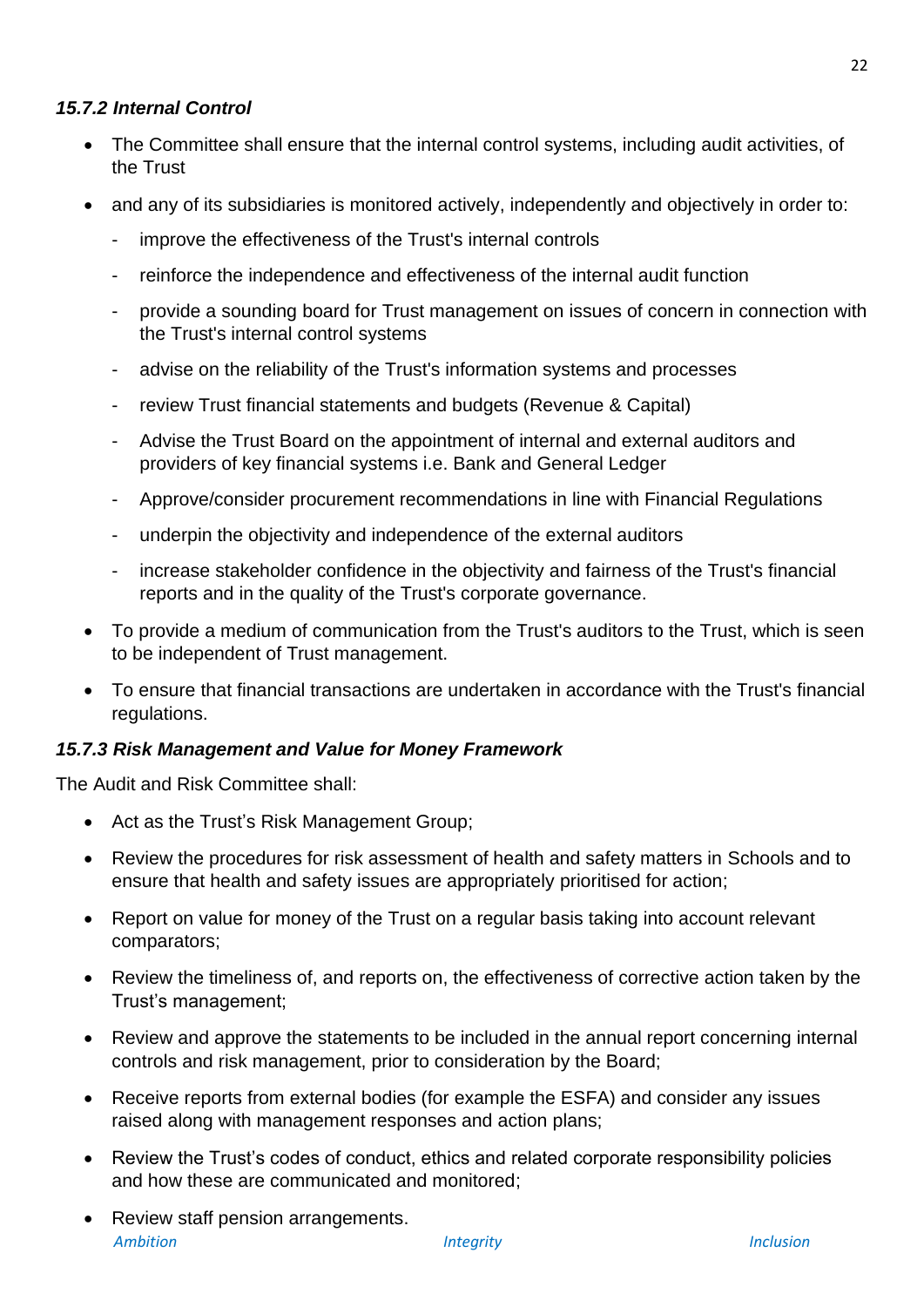#### *15.7.4 Whistleblowing*

The Audit and Risk Committee shall:

• Review the adequacy and security of the Trust's arrangements for its employees and contractors to raise concerns, in confidence, about possible wrongdoing in financial reporting or other matters;

#### *15.7.5 Delegated Authority*

- The Audit Committee is a Committee of the Trust Board and is authorised to investigate any activity within its terms of reference or specifically delegated to it by the Board. It is authorised to request any information it requires from any employee, external audit, internal audit or other assurance provider.
- The Audit Committee is authorised to obtain any outside legal or independent professional advice it considers necessary, normally in consultation with the Chief Executive and/or Chair of the Trust. However, the Audit Committee may not incur expenditure in excess of £5,000 in doing so without the prior approval of the Board.

# <span id="page-22-0"></span>**16. The Chairs Liaison Advisory Group**

The Board of Trustees of the Galileo MAT has established a committee of the Board to be known as the Chairs Liaison Group. Here are its terms of reference.

#### *16.1 Context*

The Chairs' Liaison Advisory Group is not a committee of the Trust Board as it does not include at least two Trustees in its composition. It was established in 2021 in agreement with the Trust Board to improve operation and communication between the Trust and its schools, particularly the Local School Boards (LSBs), the Trust's executive, its Board and committees. It is chaired by the CEO of the Trust and attended by the Chair to the Trust Board. An LSB Chair of Governors will be invited as an observer to each Trust Board meeting. The advisory group meets termly, is administered, and clerked in line with Trust Board and committee protocols.

#### *16.2 Aim*

To provide synergy between the trust board and local school boards

#### *16.3 Objectives*

- To promote and facilitate liaison between the trust board and local school boards
- To monitor stakeholder engagement and support local governing bodies in delivering stakeholder engagement
- To support and share best practice and to identify opportunities for cross Trust working
- To review and approve admissions policy.

#### *16.4 Terms of Reference*

- Review and approve admissions policy, monitor the fair administration of the admissions policy and liaise across LSBs regarding appeals and in-year admissions;
- Report effectiveness of LSBs in relation to size, structure, composition and remit:
- Advise on training for governors:
- Monitor and review appointment of Safeguarding Governors at all Schools.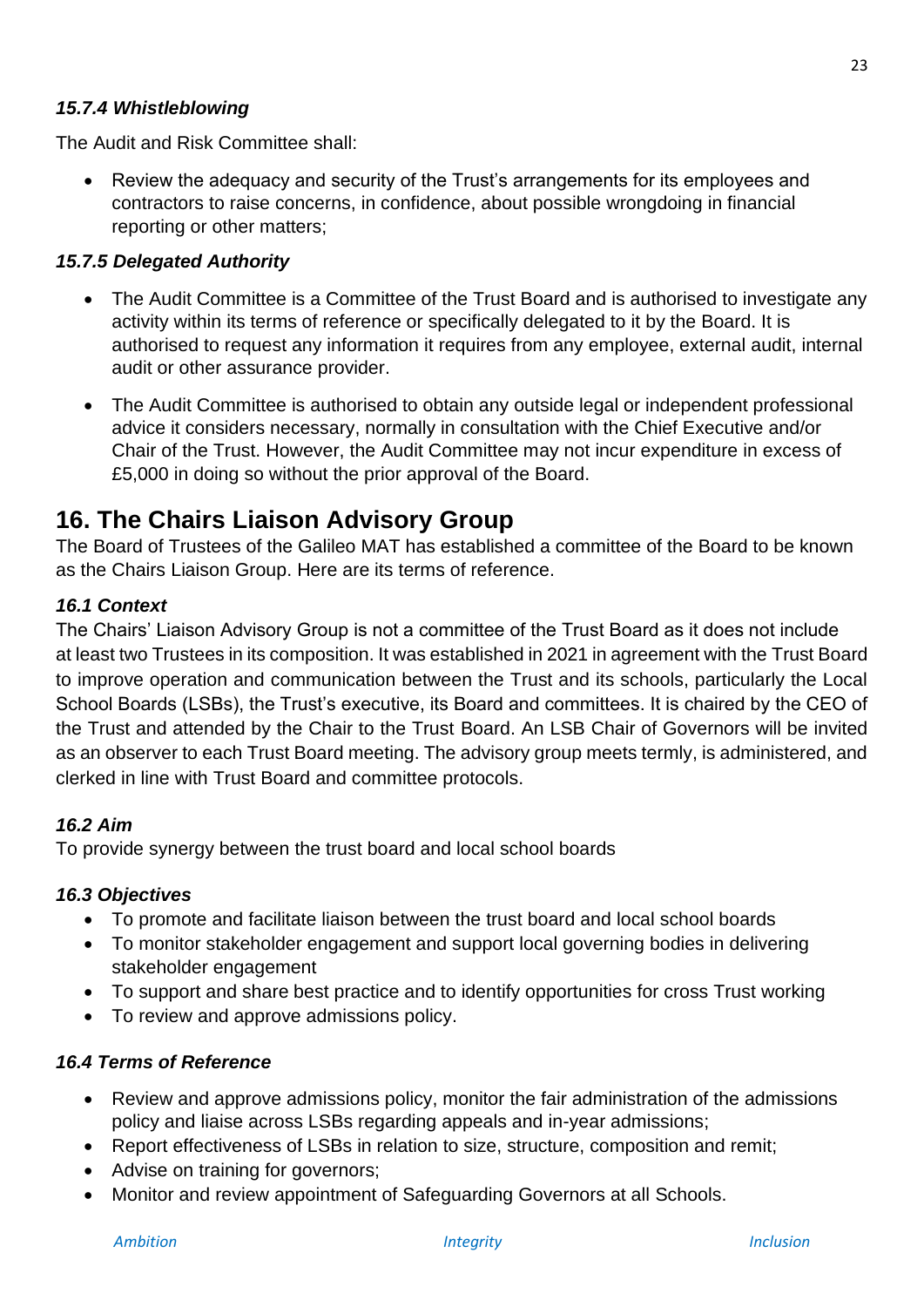- Receive and review reports on pupil voice and pupil surveys, determine and agree the surveys so they are consistent across all Trust schools;
- Receive and review reports on parent fora and parent/carer surveys;
- Review complaints policy and reports on the nature and any trends in complaints;
- Receive and review reports on teaching and support staff surveys, determine and agree the surveys so they are consistent across all Trust schools;
- Review website, social media presence and app content and functionality for school communities and local stakeholders;
- <span id="page-23-0"></span>• Report to the Trust Board on LSB priorities and receive items from the Trust Board to consider and disseminate among LSBs.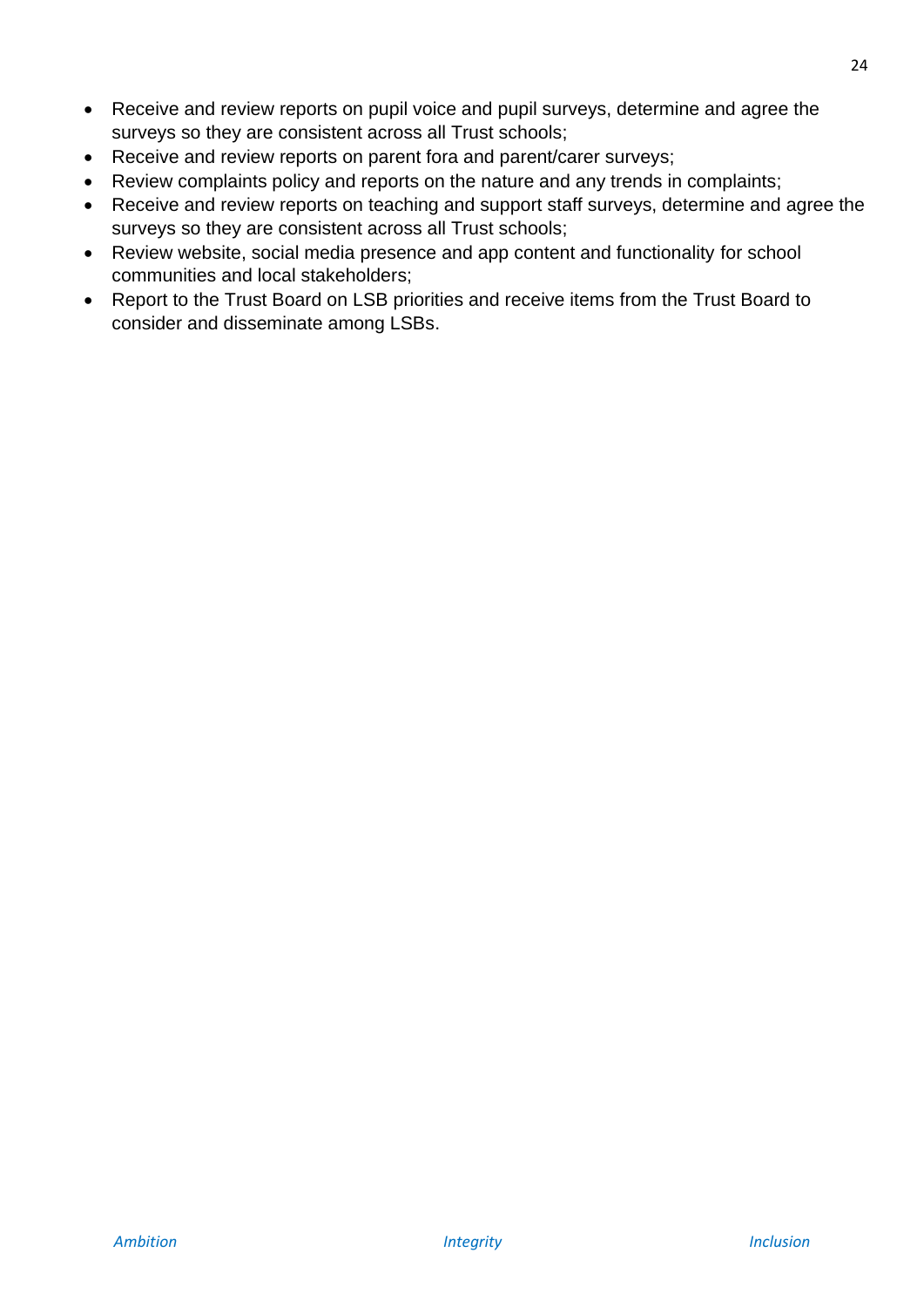# **APPENDIX 1: 21 questions that every Multi-School Trust should ask itself' identified by the All-Party Parliamentary Group on Education Governance and Leadership (January 2015)**

# **Revised by NGA December 2020**

Reviewing board effectiveness is good practice and self-review is one of the main methods that governing boards use to monitor and improve the quality and impact of their governance.

The below questions were developed by NGA and the All-Party Parliamentary Group (APPG) on Education Governance to support multi academy trust (MAT) board self-review.

We recommend that those governing in a maintained school refer to twenty questions for governing [boards.](https://www.nga.org.uk/Knowledge-Centre/Good-governance/Effective-governance/Governing-Board-Self-Review-(1)/Twenty-Questions.aspx) 

We encourage governing boards to:

- allocate sufficient time to the process of self-review
- make these questions an integral part of review and reflection on current practice
- adapt the questions to cover all aspects of effective governance in their context
- use independent, expert support and facilitation to make the process effective [NGA h](https://www.nga.org.uk/Training-and-Development/Consultancy/External-reviews-of-governance.aspx)as extensive experience of carrying out [external reviews of governance](https://www.nga.org.uk/Training-and-Development/Consultancy/External-reviews-of-governance.aspx)
- draw upon guidance and training provided by NGA and a range of other organisations to support development and strengthen governance

MATs tend to have multiple layers of governance where respective roles must be well defined. Different MATs can and will have different structures but in all cases, the structure should support better outcomes for children and young people. These questions can be used by MAT boards to help ensure that their governance structure is fit for purpose.

Throughout these questions, we refer to the 'trustee board' - this includes those governing at a regional or academy level.

#### **Vision, ethos and strategy**

1.Does the trustee board have a clear vision and strategic priorities for the next three to five years, to which all academies contribute, and which is understood by each of its academies?

2.How effectively do these strategic priorities drive the governance structure, activities and agenda setting at all levels of the trust?

3.What vision does the trustee board have for the size of the trust and how does the strategy ensure that there is the capacity to support any additional academies well?

#### **Governance structures**

4.Is the structure of the trust from its members to academy level governance conducive to effective working, ensuring check and balances but avoiding duplication at different levels, and delivering good two-way communications?

5.How does the trustee board ensure that its governance structure is clear, in keeping with its Articles of Association, and that those at regional, cluster and academy level understand their roles and responsibilities compared to those of the trustee board?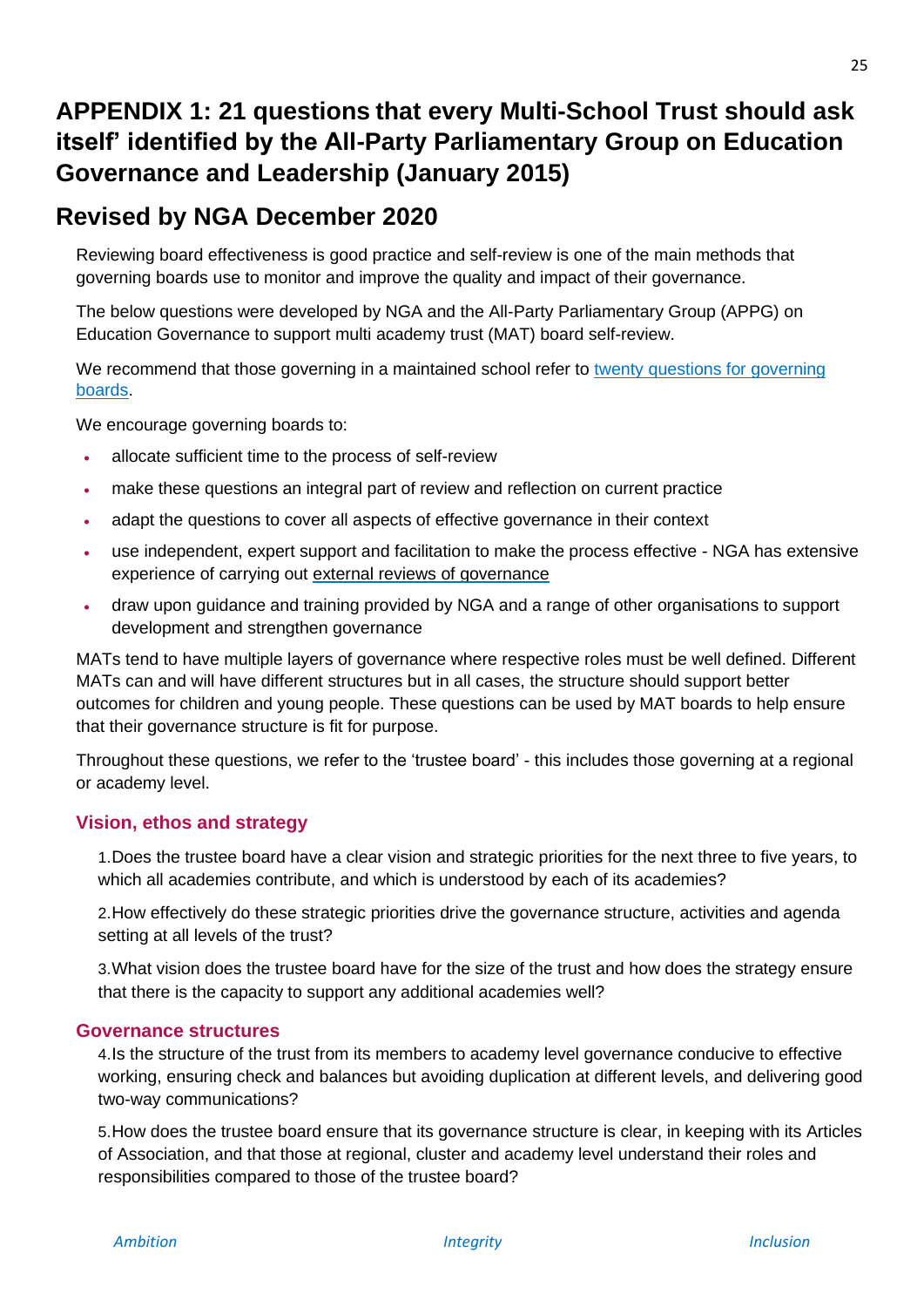6.a) Does the trustee board have a scheme of delegation, is it published on its website and those of its academies, and does the scheme make clear where the following key governance functions are exercised:

- Determining each individual academy's vision, ethos and strategic direction?
- Recruiting each academy's Principal/Head of school?
- Performance management of each academy's Principal/Head of school?
- Determination of Human Resources policy and practice?
- Oversight of each academy's budget?
- Assessment of the risks for each academy?

b) Is the principle of earned autonomy applied to individual academies or local clusters and if so, do all involved at all levels of governance within the MAT understand how?

#### **Trustee board effectiveness and conduct**

7. **Right skills:** Has the trustee board adopted a robust and transparent process for the recruitment both of trustees and those at local governance level, including role specifications, skills audits and interview panel to ensure those carrying out governance functions have the full range of experience, qualities and skills necessary to discharge all the trustee board's responsibilities?

8. **Clerking:** Does the trustee board have a professional clerk providing information and guidance on regulatory practice and procedures, including governance leadership to the committees and any academy level governance?

9. **Chair:** How does the trustee board ensure the chair shows strong and effective leadership?

10. **Trustee performance**: Does the chair carry out an annual review of each trustee's contribution to the Board's performance and ensure each trustee is investing in his/her own development?

11. **Succession planning**: Do we engage in good succession planning so that, in normal circumstances, no trustee serves for longer than two terms of office and the chair is replaced at least every six years?

12. **Conflicts of interest & conduct:** How does the trustee board ensure conflicts are avoided and that the Nolan principles of public life are adhered to?

13. **Learning from others:** Has the trustee board regularly reviewed its structures and practice, making use of other Boards' experiences and periodically seeking external expertise?

#### **Engagement**

14. How does the trustee board listen to, understand and respond to pupils, parents, staff and local communities across all its academies?

15. What benefit do the academies within the trust draw from collaboration with other schools and other sectors, including employers, locally and nationally; and how is the trust involved in contributing to improving leadership and schools beyond its own academies?

# **Effective accountability of the executive leadership**

16. How well does the trustee board understand its academies' performance data, and how do trustees know that pupils in all their academies are making the best progress they can?

17. What mechanisms does the trustee board use to ensure there is a strong and effective executive leadership structure and personnel in place across the trust with the right skills, clear line-management and reporting mechanisms?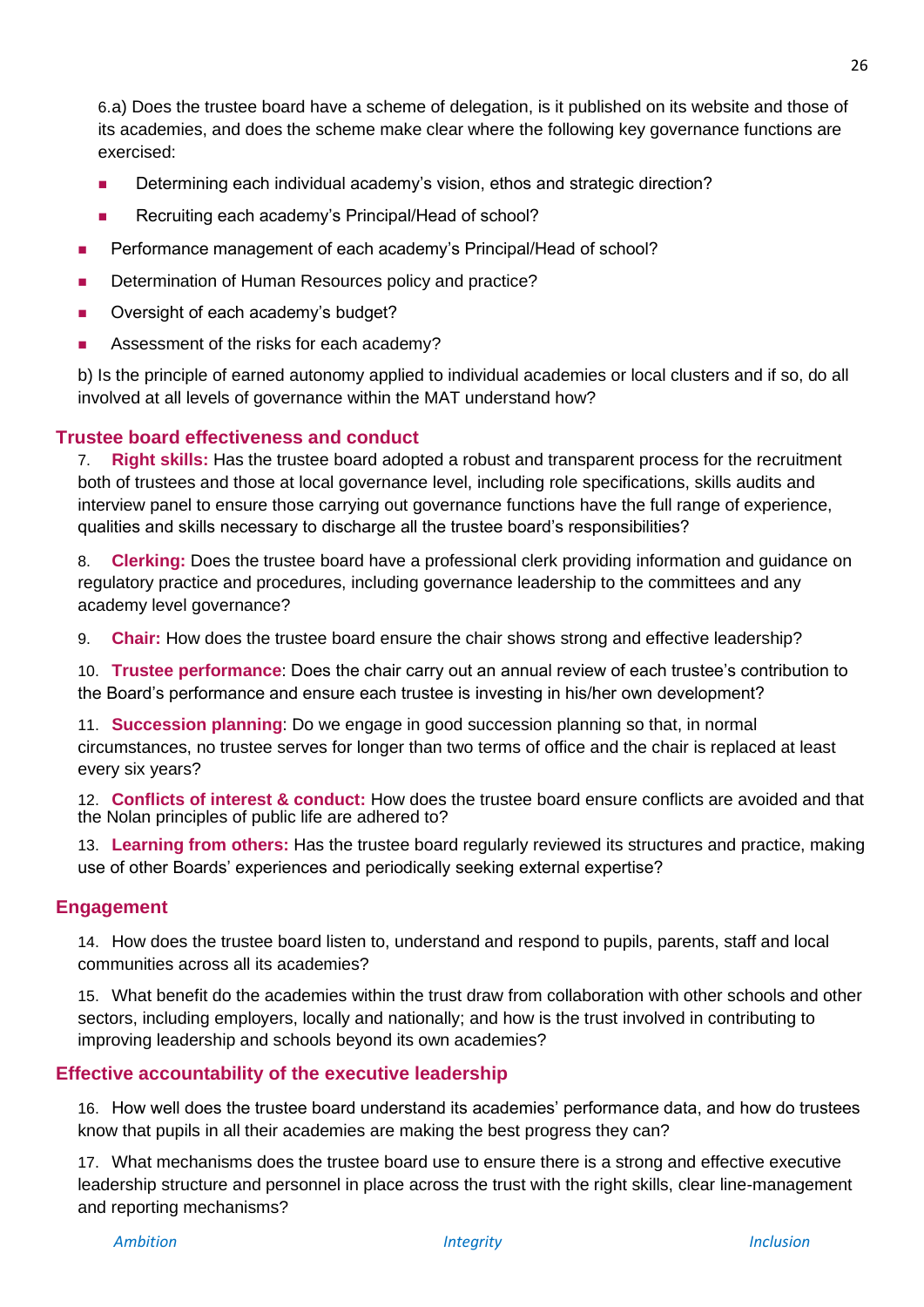18. How does the trustee board ensure senior leaders within academies are challenged to improve the education of pupils, and what intervention would be used if improvement is not progressing according to plan at an academy?

19. How does the trustee board ensure that the trust's financial capability and management systems are robust to ensure compliance with the Academies Financial Handbook, best value for money and deliver the long-term strategy?

20. Do the compliance systems give assurance to the trustee board that the trust is meeting its statutory and legal responsibilities?

#### **Impact on outcomes for pupils**

<span id="page-26-0"></span>21. How much have the academies improved over the last three years, and what has the trustee board's contribution been to this?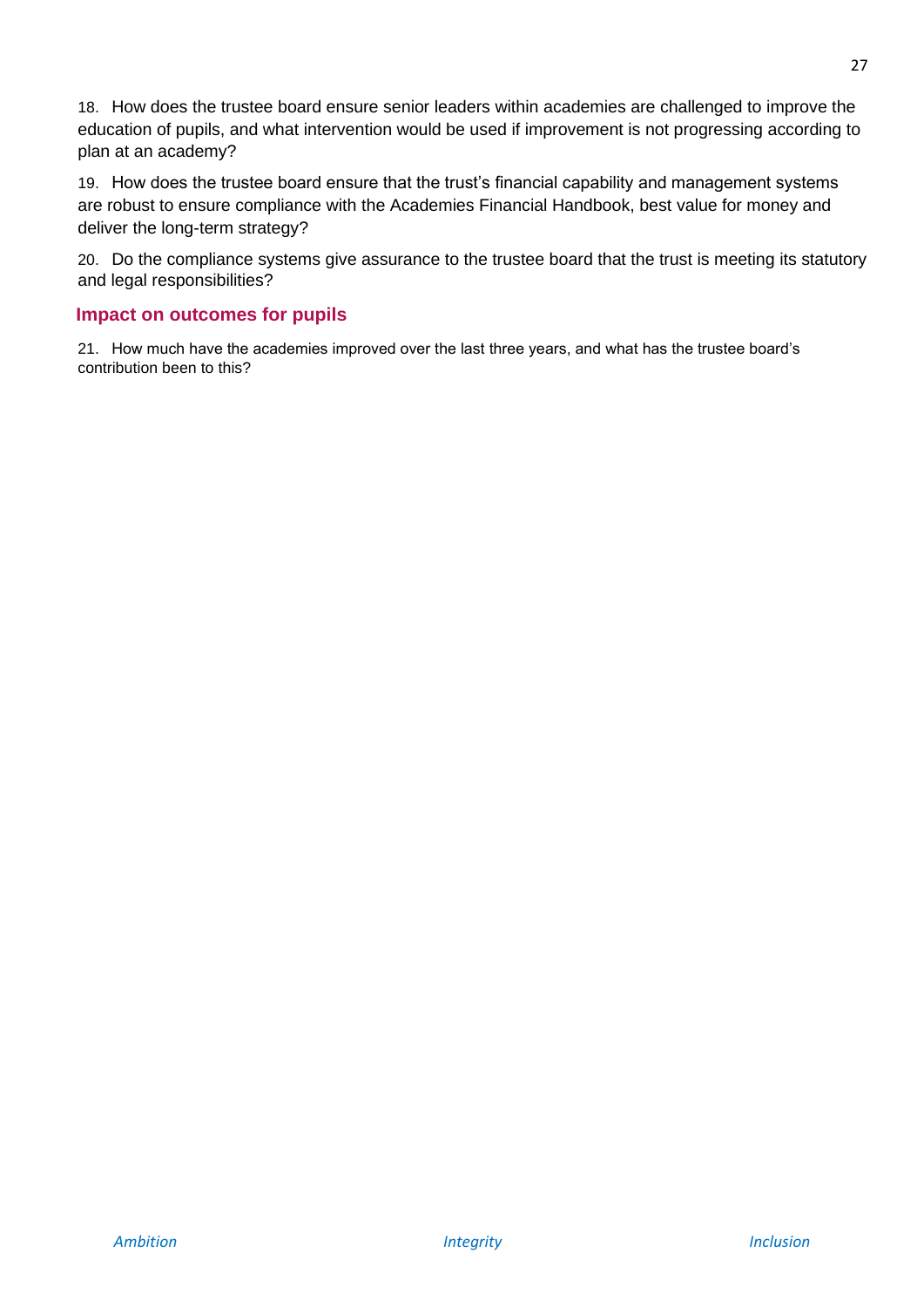# **APPENDIX 2: The Seven Principles of Public Life set out by the Committee on Standards in Public Life, referred to as "the Nolan Principles".**

The Seven Principles of Public Life (also known as the Nolan Principles) apply to anyone who works as a public office-holder. This includes all those who are elected or appointed to public office, nationally and locally, and all people appointed to work in the Civil Service, local government, the police, courts and probation services, non-departmental public bodies (NDPBs), and in the health, education, social and care services. All public office-holders are both servants of the public and stewards of public resources. The principles also apply to all those in other sectors delivering public services.

# **1 Selflessness**

Holders of public office should act solely in terms of the public interest.

#### **2 Integrity**

Holders of public office must avoid placing themselves under any obligation to people or organisations that might try inappropriately to influence them in their work. They should not act or take decisions in order to gain financial or other material benefits for themselves, their family, or their friends. They must declare and resolve any interests and relationships.

#### **3 Objectivity**

Holders of public office must act and take decisions impartially, fairly and on merit, using the best evidence and without discrimination or bias.

#### **4 Accountability**

Holders of public office are accountable to the public for their decisions and actions and must submit themselves to the scrutiny necessary to ensure this.

#### **5 Openness**

Holders of public office should act and take decisions in an open and transparent manner. Information should not be withheld from the public unless there are clear and lawful reasons for so doing.

#### **6 Honesty**

Holders of public office should be truthful.

#### **7 Leadership**

Holders of public office should exhibit these principles in their own behaviour. They should actively promote and robustly support the principles and be willing to challenge poor behaviour wherever it occurs.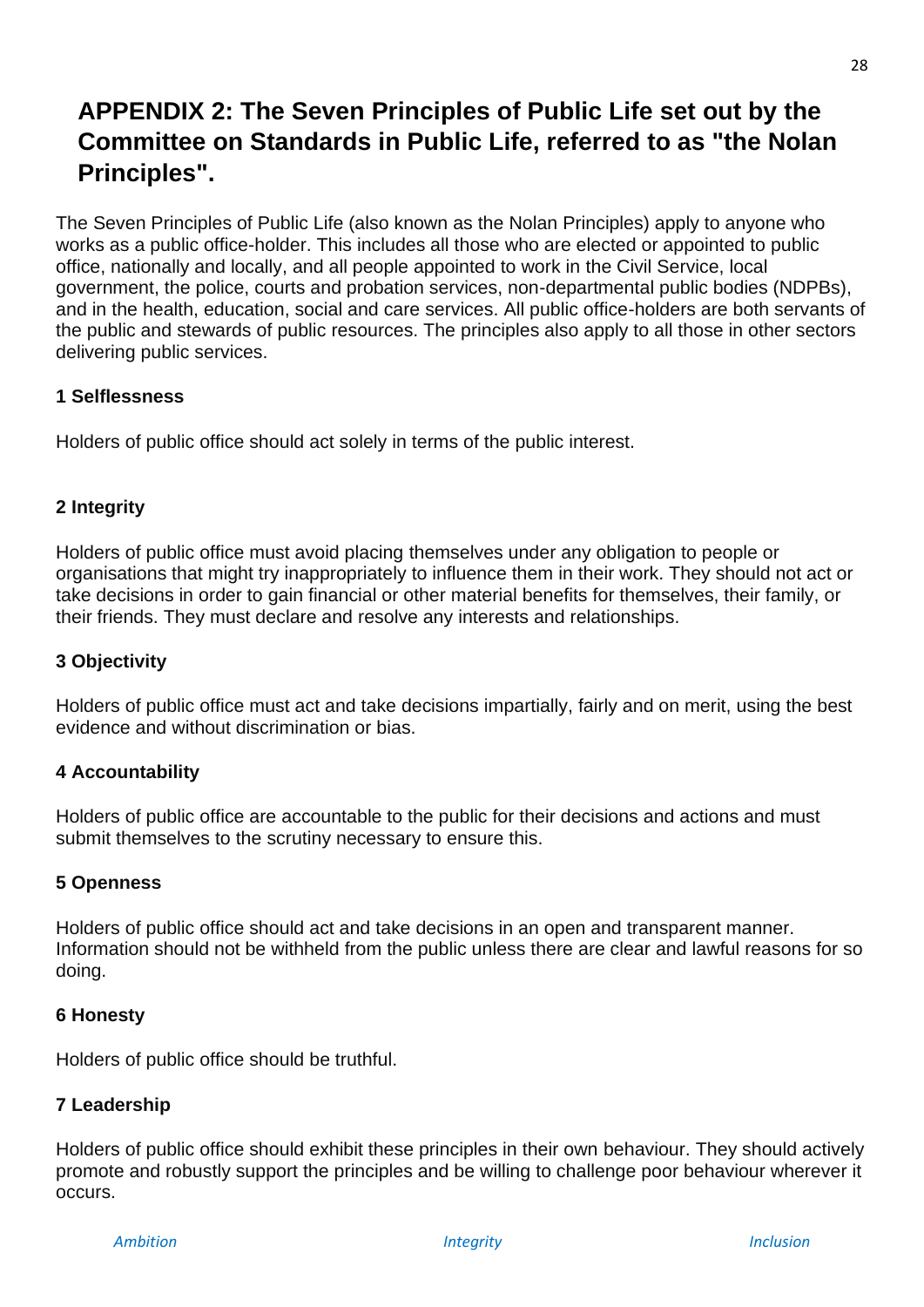# <span id="page-28-0"></span>**APPENDIX 3: Code of Conduct for Directors, Trustees and Governors.**



# **CODE OF CONDUCT for Directors/Trustees/Governors**

The Galileo Trust Board adopted this Code of Conduct on 1<sup>st</sup> September 2021

Director/Trustees/Governor will sign the Code of Conduct on appointment and thereafter at the first board meeting of each school year.

Review Date: {June 2022}

# **Overallpurpose**

The purpose of this code of conduct is to provide trustees/directors/ governors with clear guidelines as to their standard of behaviour, responsibilities, and good practice in fulfilling their obligations to Galileo Multi Academy Trust.

#### **Benefits of being a trustee/director/governor of an academy trust**

While the role of trustee/director/governor is a serious duty, there are various positive aspects to the role that can help an individual on a personal and professional basis:

- the knowledge that you are contributing to society and the future of young people;
- building self-confidence and experience of committee work;
- acquiring new skills personal and professional through training and information and sharing;
- the enjoyment to be had from working with a group of individuals from different backgrounds who share a similar passion for education.

The role of trustee/director/governor is one that can offer considerable satisfaction, challenges and experiences, but it should not be forgotten that the position can be quite onerous and may require a significant time commitment.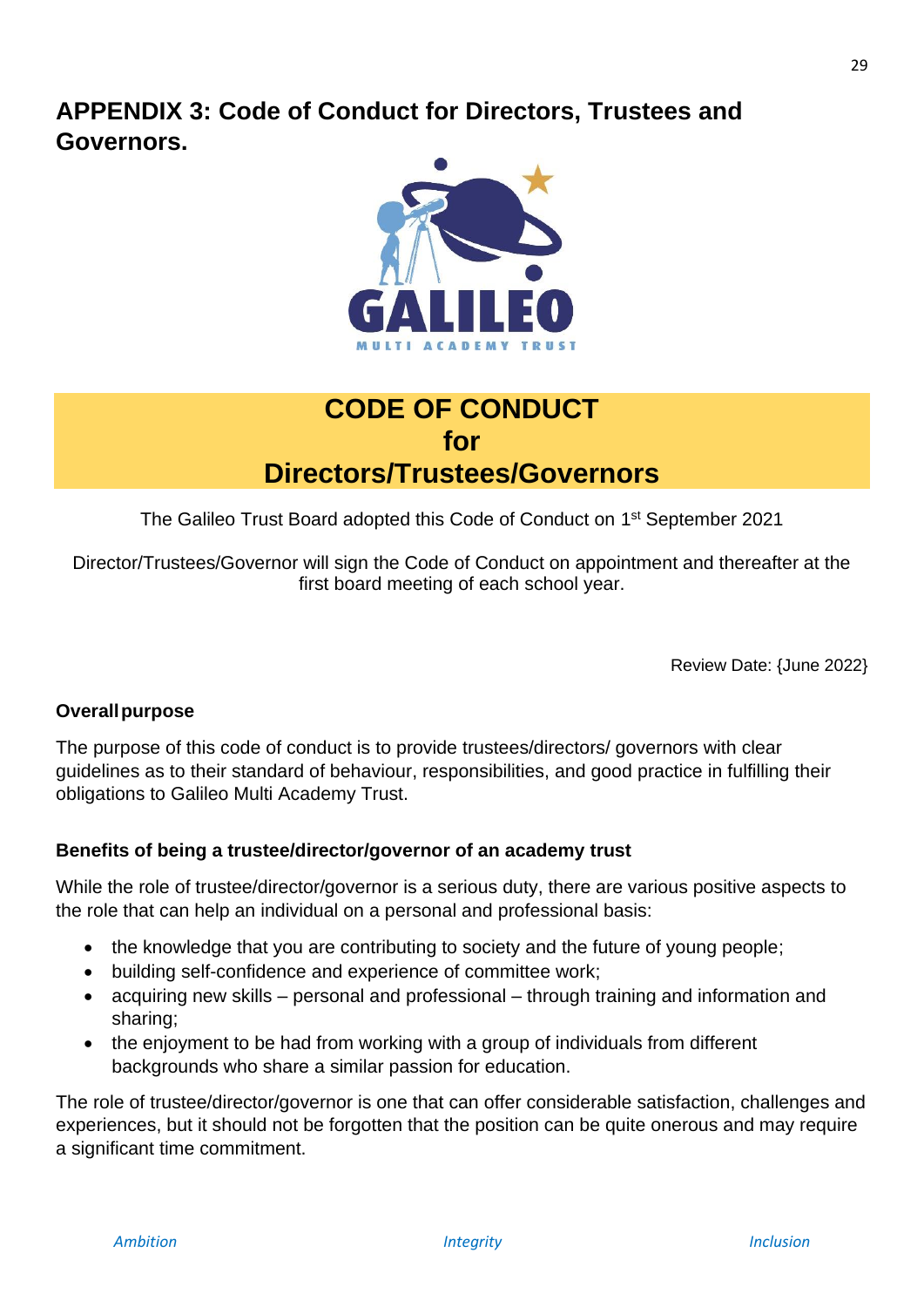When considering introducing a code of conduct for trustees/directors/ governors, due regard should be given to the trust's articles of association to ensure that the code reflects the powers of the trustees/directors/governors. Ultimately, the articles of association's provisions and relevant legislation must take precedence over any code of conduct.

This code of conduct should be read in conjunction with:

- the duties and responsibilities of trustees/directors/governors;
- any role descriptions for trustees/directors/governors;
- any statement of expectations issued by the trust;
- the trust's articles of association and scheme of delegation;
- the trust's meeting etiquette protocol;
- the trust's policy and procedures covering conflicts of interest, anti-money laundering and anti-bribery, the declaration, acceptance and refusal of gifts and hospitality;
- the trust's mission, vision and values.

For staff governors, due consideration should also be given to the standards detailed in their contract of employment and remain alert to the requirements of each position the individual occupies.

#### **Standards of conduct**

Trustees/directors/governors are required to adhere to the highest standards of conduct in the performance of their duties. This code of conduct respects and endorses the seven principles of public life promulgated by the Nolan Committee and all trustees/directors/ governors are expected to perform their duties in accordance with them.

(Originally published by the Nolan Committee: The Committee on Standards in Public Life was established by the then Prime Minister in October 1994, under the Chairmanship of Lord Nolan, to consider standards of conduct in various areas of public life, and to make recommendations).

# **Selflessness**

Holders of public office should act solely in terms of the public interest. They should not do so in order to gain financial or other material benefits for themselves, their family, or their friends.

# **Integrity**

Holders of public office should not place themselves under any financial or other obligation to outside individuals or organisations that might seek to influence them in the performance of their official duties.

# **Objectivity**

In carrying out public business, including making public appointments, awarding contracts, or recommending individuals for rewards and benefits, holders of public office should make choices on merit.

# **Accountability**

Holders of public office are accountable for their decisions and actions to the public and must submit themselves to whatever scrutiny is appropriate to their office.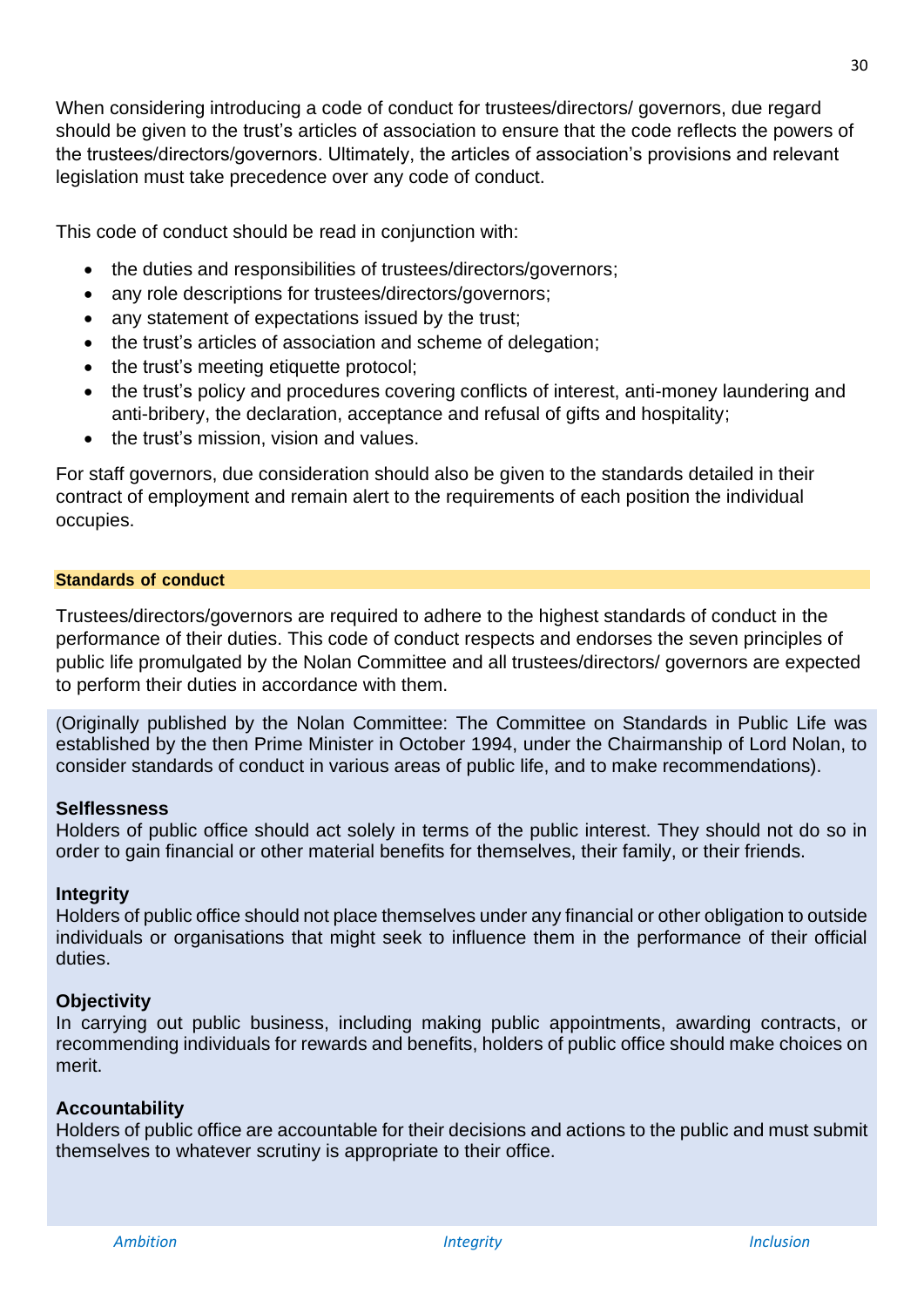#### **Openness**

Holders of public office should be as open as possible about all the decisions and actions that they take. They should give reasons for their decisions and restrict information only when the wider public interest clearly demands.

#### **Honesty**

Holders of public office have a duty to declare any private interests relating to their public duties and to take steps to resolve any conflicts arising in a way that protects the public interest.

#### **Leadership**

Holders of public office should promote and support these principles by leadership and example.

In addition, the trust requires trustees/directors/governors to perform their duties in accordance with the vision, mission and values of the trust. Trustees/directors/ governors are encouraged to:

- value fellow trustees/directors/governors, even when there are differences in opinion
- adhere to the trust's meeting etiquette
- treat the academy trust's executive officers, senior leaders, employees and fellow board members] with respect and in accordance with the academy trust's policies
- be mindful of conduct which could be deemed to be unfair or discriminatory
- conduct themselves in a manner which reflects positively on the trust when attending external meetings or any other events.

#### **Core strategic functions of the Trust Board**

The Trust Board has the following core functions:

#### **Establishing the strategic direction**, by:

- Setting and ensuring clarity of vision, values, and objectives for the school(s)/trust
- Agreeing the school improvement strategy with priorities and targets
- Meeting statutory duties

#### **Ensuring accountability**, by:

- Appointing the lead executive/headteacher **(where delegated)**
- Monitoring the educational performance of the school/s and progress towards agreed targets
- Performance managing the lead executive/headteacher **(where delegated)**
- Engaging with stakeholders
- Contributing to school self-evaluation
- Ensuring the well-being of students through robust safeguarding arrangements, including protecting them from extremist views and bullying via social media.

#### **Overseeing financial performance**, by:

- Setting the budget
- Monitoring spending against the budget
- Ensuring money is well spent and value for money is obtained
- Ensuring risks to the organisation are managed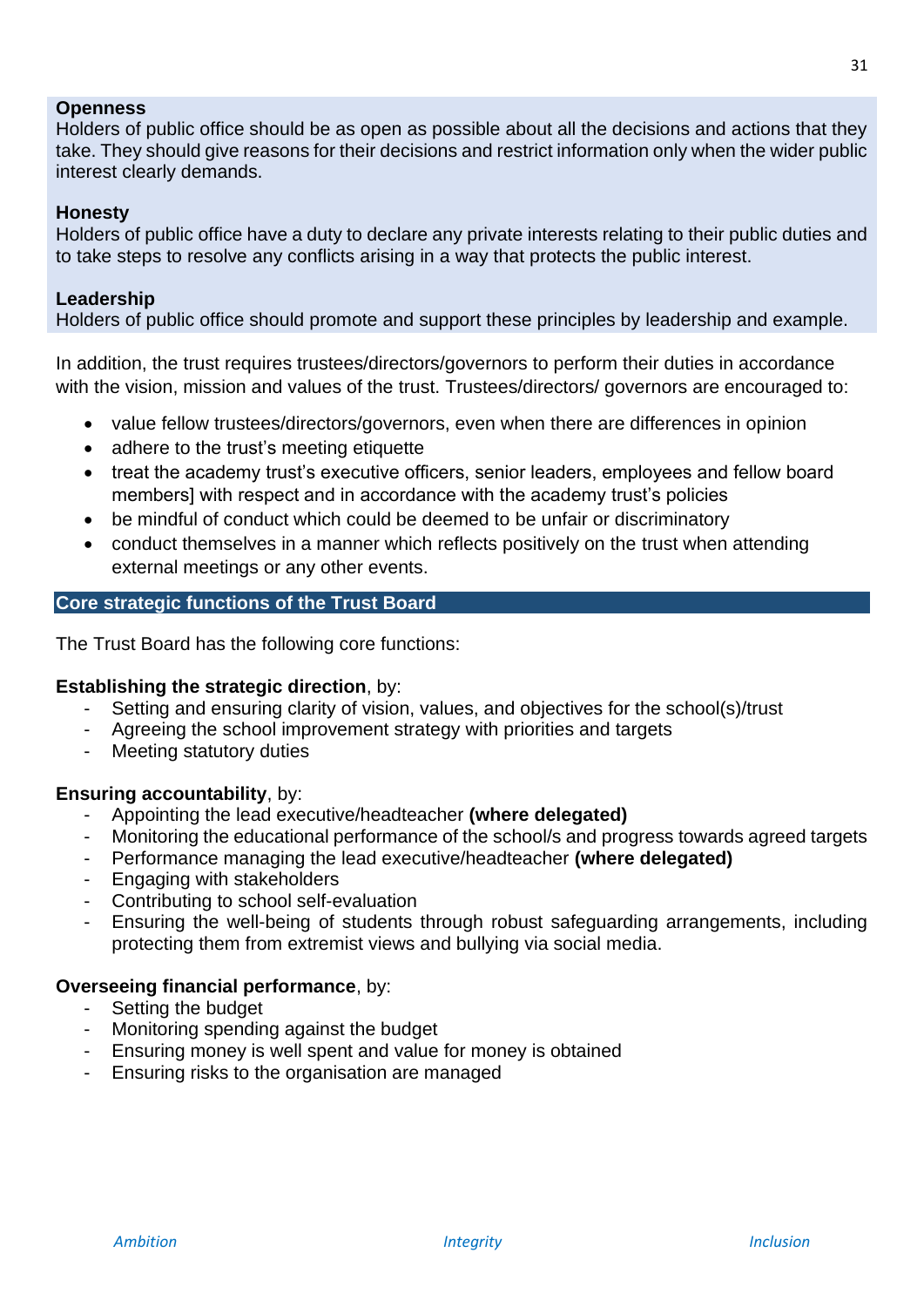#### **As individuals on the Trust Board we agree to the following:**

#### *Personal Attributes*

*We will strive to be:*

- *Committed - Devoting the required time and energy to the role whilst being ambitious to*
- *Achieve the best possible outcomes for young people. Prepared to give time, skills and knowledge to developing ourselves and others in order to create highly effective governance.*
- *Confident - Of an independent mind, able to lead and contribute to courageous*
- *conversations, to express our opinion and to play an active role on the board.*
- *Curious - Possessing an enquiring mind and an analytical approach and*
- *understanding the value of meaningful questioning.*
- *Challenging - Providing appropriate challenge to the status quo, not taking information or data at face value and always driving for improvement.*
- *Collaborative - Prepared to listen to and work in partnership with others and*
- *understanding the importance of building strong working relationships within the board and with executive leaders, staff, parents and carers, pupils/students, the local community and employers.*
- *Critical - Understanding the value of critical friendship which enables both challenge and support, and self-reflective, pursing learning and development opportunities to improve their own and whole board effectiveness.*
- *Creative - Able to challenge conventional wisdom and be open-minded about new approaches to problem-solving; recognising the value of innovation and creative thinking to organisational development and success.*

#### **Role & Responsibilities**

- We understand the purpose of the board and the role of the executive leaders.
- We accept that we have no legal authority to act individually, except when the board has given us delegated authority to do so, and therefore we will only speak on behalf of the governing board when we have been specifically authorised to do so.
- We accept collective responsibility for all decisions made by the board or its delegated agents. This means that we will not speak against majority decisions outside the governing board meeting.
- We have a duty to act fairly and without prejudice, and in so far as we have responsibility for staff, we will fulfil all that is expected of a good employer.
- We will encourage open governance and will act appropriately.
- We will consider carefully how our decisions may affect the community and other schools.
- We will always be mindful of our responsibility to maintain and develop the ethos and reputation of our academy trust and its schools. Our actions within the local community will reflect this.
- In making or responding to criticism or complaints we will follow the procedures established by the governing board.
- We will actively support and challenge the executive leaders.
- We will accept and respect the difference in roles between the board and staff, ensuring that we work collectively for the benefit of the organisation.
- We will respect the role of the executive leaders and their responsibility for the day-to-day management of the organisation and avoid any actions that might undermine those arrangements.
- We agree to adhere to the trust's rules and policies, including the articles of association, any standing orders and byelaws, and support its charitable objects.
- When formally speaking or writing in our governing role we will ensure our comments reflect current organisational policy even if they might be different to our personal views.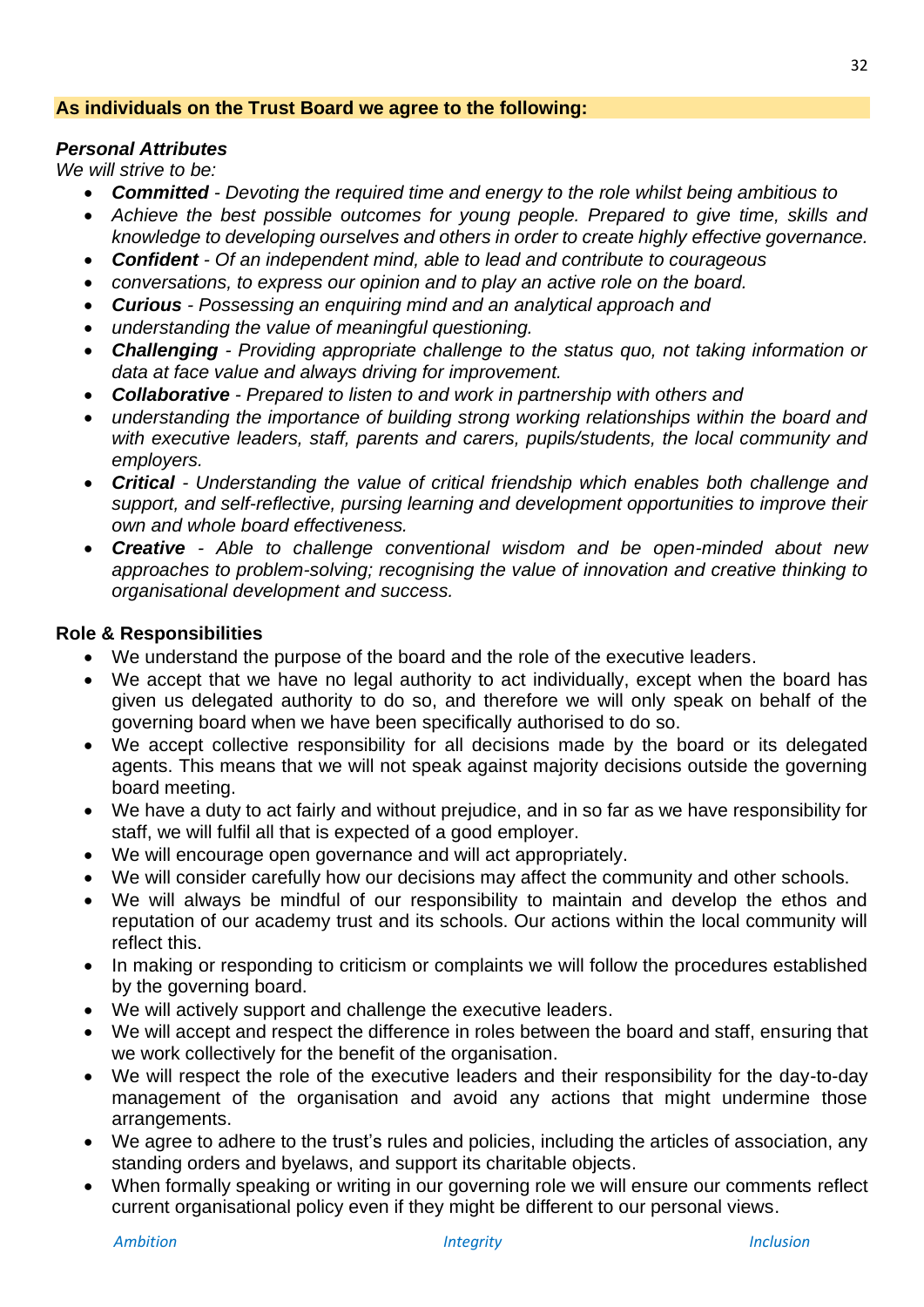- When communicating in our private capacity (including on social media) we will be mindful of and strive to uphold the reputation of the organisation
- We will contribute to the work of the governing body/board of trustees/directors/governors in order for it to fulfil its role and functions as defined in the articles of association, the Department of Education funding agreement and legislation;
- We will act in the best interests of the trust at all times, taking professional advice where necessary

#### **Commitment**

- We acknowledge that accepting office as a **governor/director/trustee** involves the commitment of significant amounts of time and energy.
- We will each involve ourselves actively in the work of the governing board, and accept our fair share of responsibilities, including service on committees or working groups.
- We will make full efforts to attend all meetings and where we cannot attend explain in advance why we are unable to.
- We will get to know the **school/s** well and respond to opportunities to involve ourselves in school activities.
- We will visit the **school/s,** with all visits arranged in advance with the senior executive leader/headteacher and undertaken within the framework established by the governing board.
- When visiting the school in a personal capacity (i.e.as a parent or carer), we will maintain our underlying responsibility as a governor/director/trustee.
- We will consider seriously our individual and collective needs for induction, training and development, and will undertake relevant training.
- We accept that in the interests of open governance, our full names, date of appointment, terms of office, roles on the governing board, attendance records, relevant business and pecuniary interests, category of governor and the body responsible for appointing us will be published on the **school's/trust's** website.
- In the interests of transparency, we accept that information relating to **governor/director/trustee** will be collected and logged on the DfE's national database of governors.

#### **Induction and training**

In order for trustees/directors/governors to be effective in performing their legal duties and responsibilities, it is essential that individual trustees/directors/governors, and the governing body/board as a whole, are aware of the nature of the work of the trust and its operating environment, including the roles of senior leadership team, teachers, other staff and volunteers. In order to prepare and support trustees/directors/governors, the academy trust will provide a comprehensive induction and ongoing development opportunities, in line with the statement of expectations. Individual trustees/directors/ governors are invited to speak to the Chair, CEO or Clerk to the Trust Board about any further information or training needs.

Trustees/directors/governors are expected to attend induction and training programs given reasonable notice, in line with any individual or collective requirements identified by the trustee/director/governor or the periodic board performance appraisal or the Chair.

The governing body/board of trustees/directors/governors [collectively] [and/or individually] is expected to undertake a Skills Audit to assess the skill set and competencies available to the trust, in line with the Ofsted Handbook, and to identify areas for future development and training. This process will be led by the chair of each LSB and the chair of Trustees.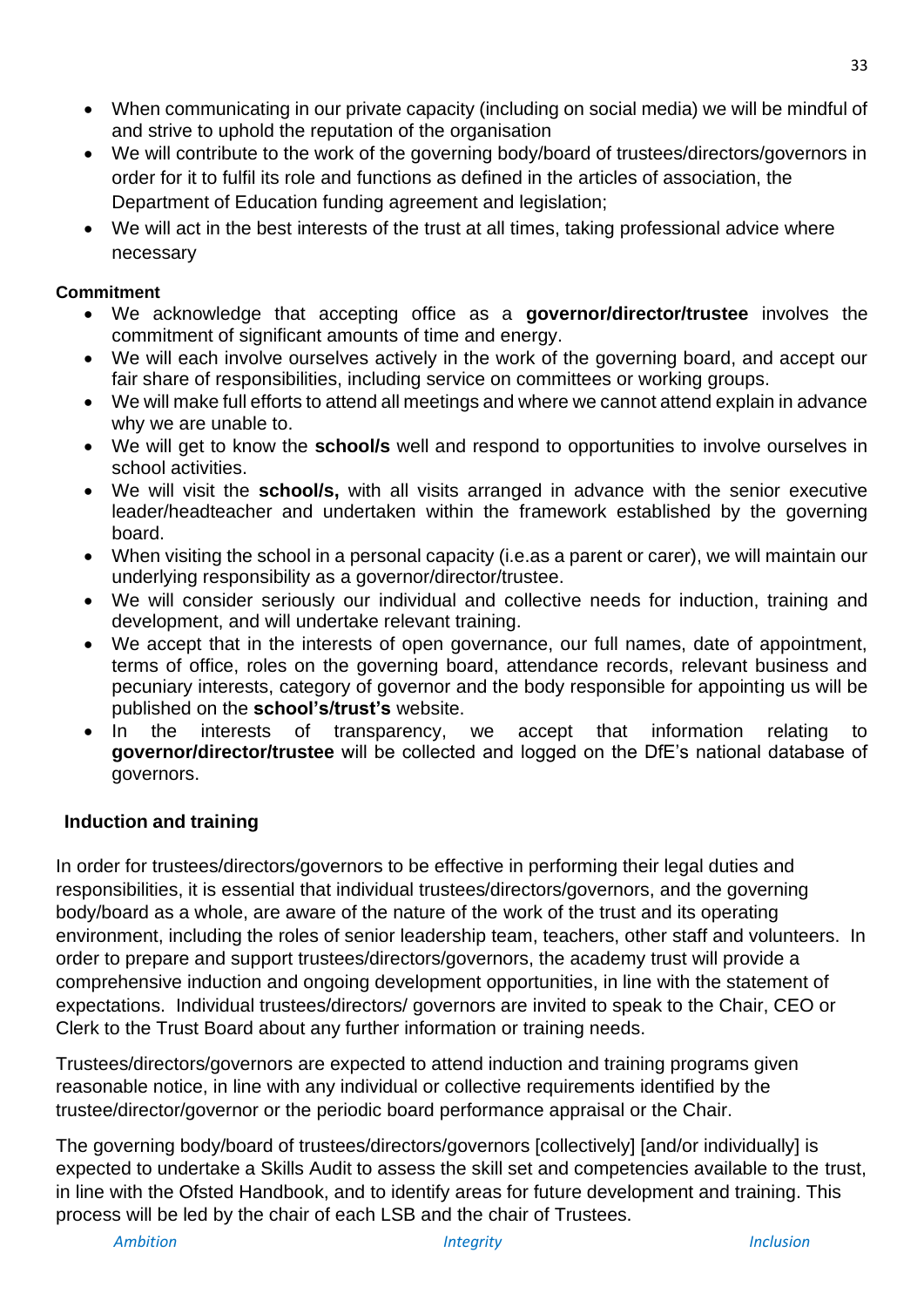#### **Stakeholder engagement**

Trustees/directors/governors are accountable to a range of interested parties for their actions, hence decision making and governance issues should be as transparent as possible, except for when confidentiality is required or there is likely to be a breach of the trust's data protection policy.

[Trustees/directors/governors are accountable to the membership]. In order to demonstrate their accountability to the trust's wider community and regulators [the Department of Education], trustees/directors/governors are encouraged to attend events and provide opportunities to meet, talk and listen to [the members/parents/pupils/ partner organisations they represent and the public], in order to best understand their views and concerns.

Trustees/directors/governors should be fully aware of their representative functions and should not become personally involved in those operational matters that should rightly be handled by the appropriate member of staff [or other designated person as detailed in the trust's policy]. Trustees/directors/governors are advised to act as a conduit for forwarding pupil, parent and public comments and concerns to the appropriate senior leadership team member, when presented with a complaint from [a pupil, parent, member, staff member or the general public], except where separate whistleblowing procedures are a more appropriate avenue for dealing with the complaint.

#### **Meetings**

Trustees/directors/governors have a responsibility to attend meetings of the governing body/board. When this is not possible they should submit an apology to the chair and clerk in advance of the meeting. Trustees/directors/governors are expected to attend for the duration of each meeting.

Absence from the governing body/board of trustees/directors/governors meetings without good reason established to the satisfaction of the board could result in the individual being removed from office, in accordance with the articles of association.

Non-attendance at three consecutive governing body/board meetings will result in the trustee/director/governor being deemed to have resigned their position, unless the grounds for absence are regarded as satisfactory by the board. An appeals process is available for those trustees/directors/governors wishing to present a case against their removal.

If a trustee/director/governor wants to submit an item for inclusion in the board's agenda, they should forward their request to the chair/Clerk at least 14 working days before the meeting. Late items of an urgent nature may be added to the list of any other business, at the discretion of the chair, in discussion with the Clerk.

Meetings of the governing body/board shall be held in private, and in accordance with Galileo MAT meeting etiquette. The governing body/board of trustees/directors/governors may decide to invite named staff and other individuals to all or part of a meeting to discuss a particular item. Due consideration will be given to the handling of any confidential or sensitive items. Such invitations will be agreed by the chair, in liaison with the headteacher, and facilitated by the clerk.

#### **Visiting the trust/individual school**

In fulfilling their core duties and responsibilities, trustees/directors/governors will be expected to visit school sites. For activities other than attending governing body/board or committee meetings [or events organised by the school/trust], trustees/directors/governors are requested to follow the procedure below: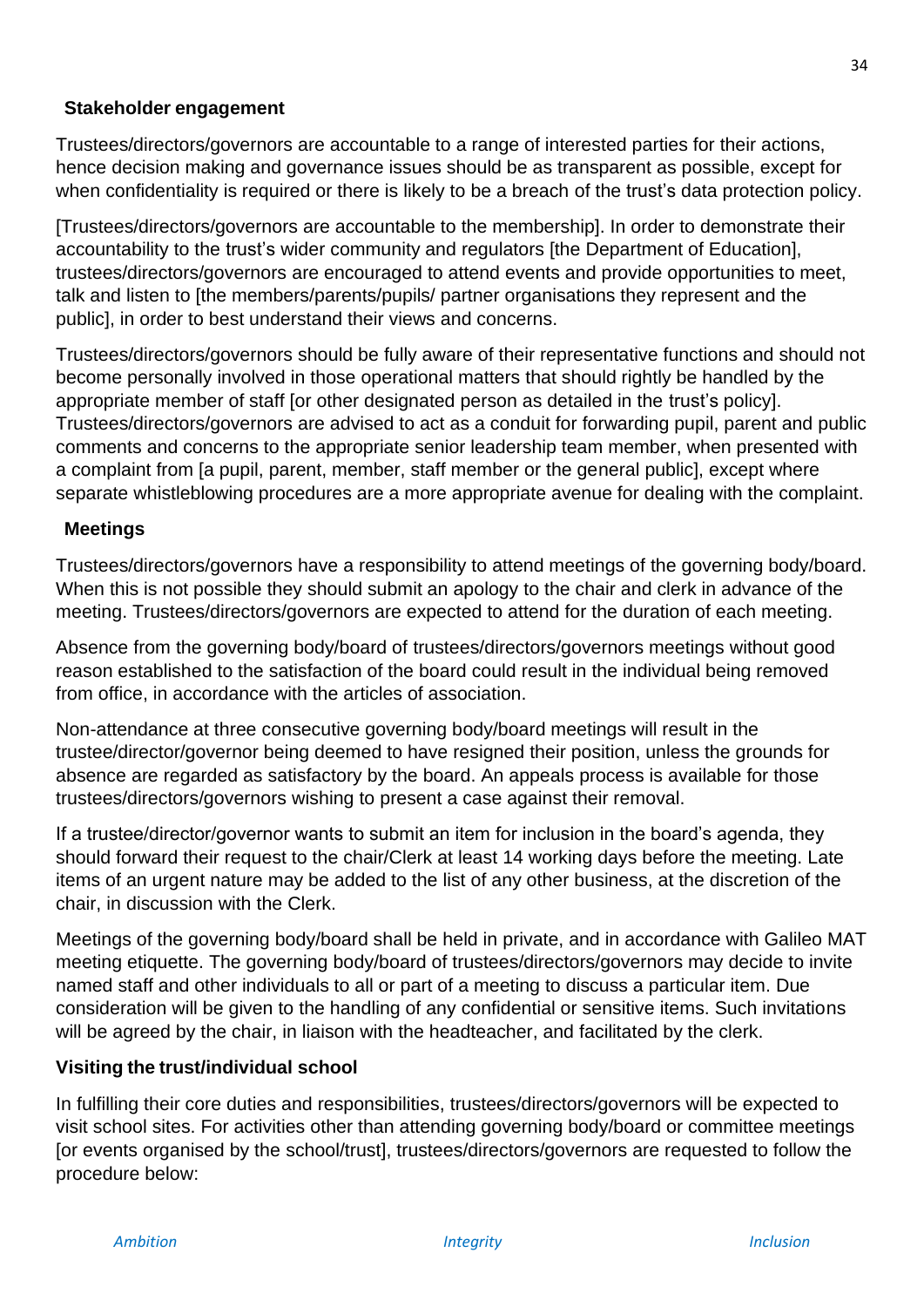- for group visits, arrangements will be discussed and agreed between the chair/CEO in liaison with appropriate members of the senior leadership team
- for individual visits, the trustee/director/governor should speak directly to the headteacher.

The trust/schools will make every effort to accommodate the request of the trustee/director/ governor, but may not always be able to agree to specific dates, times or site visits.

Personal visits to the schools, or volunteer activity or participation in fundraising events that are not related to the trustee/director/governor's role are not covered by this procedure but trustees/directors/governors must abide by the rules of the event.

# **Relationships**

- We will strive to work as a team in which constructive working relationships are actively promoted.
- We will express views openly, courteously and respectfully in all our communications with other **governors/directors/trustees**, the clerk to the governing board and school staff both in and outside of meetings.
- We will support the Chair in their role of ensuring appropriate conduct both at meetings and at all times.
- We are prepared to answer queries from other board members in relation to delegated functions and take into account any concerns expressed, and we will acknowledge the time, effort and skills that have been committed to the delegated function by those involved.
- We will seek to develop effective working relationships with the executive leaders, staff and parents, the trust, the local authority and other relevant agencies and the community.

# **Equality**

All trustees/directors/governors are expected to understand, agree and promote the trust's equal opportunities policy in every area of their work. The board's activities should not prejudice any part of the community on the grounds of age, disability, gender, gender reassignment, pregnancy and maternity, race, nationality, religion or belief, or sexual orientation. Any actual or perceived prejudicial action, views or comments shall be investigated as a breach of this code of conduct and could result in the trustee/director/governor being removed from office.

# **Safeguarding**

Safeguarding is of paramount importance therefore trustees/directors/governors should be mindful at all times of their responsibility to maintain and develop the ethos and reputation of the academy trust and its schools, by:

- ensuring that any safeguarding allegations against members of staff, volunteers or governors are referred to the Local Authority Designated Officer (LADO)
- ensuring compliance with safeguarding duties set out in legislation and ensure that the policies, procedures and training in our school/s are effective; comply with the law at all times and; allow for appropriate action to be taken in a timely manner to safeguard and promote children's welfare.

# **Confidentiality**

All trustees/directors/governors are required to respect the confidentiality of the information they are exposed to as a result of their membership of the Trust Board or LSB, specifically when matters are deemed confidential or where they concern specific members of staff or pupils, both inside or outside school. When dealing with difficult and confidential issues, they are required to act with discretion and care in the performance of their role.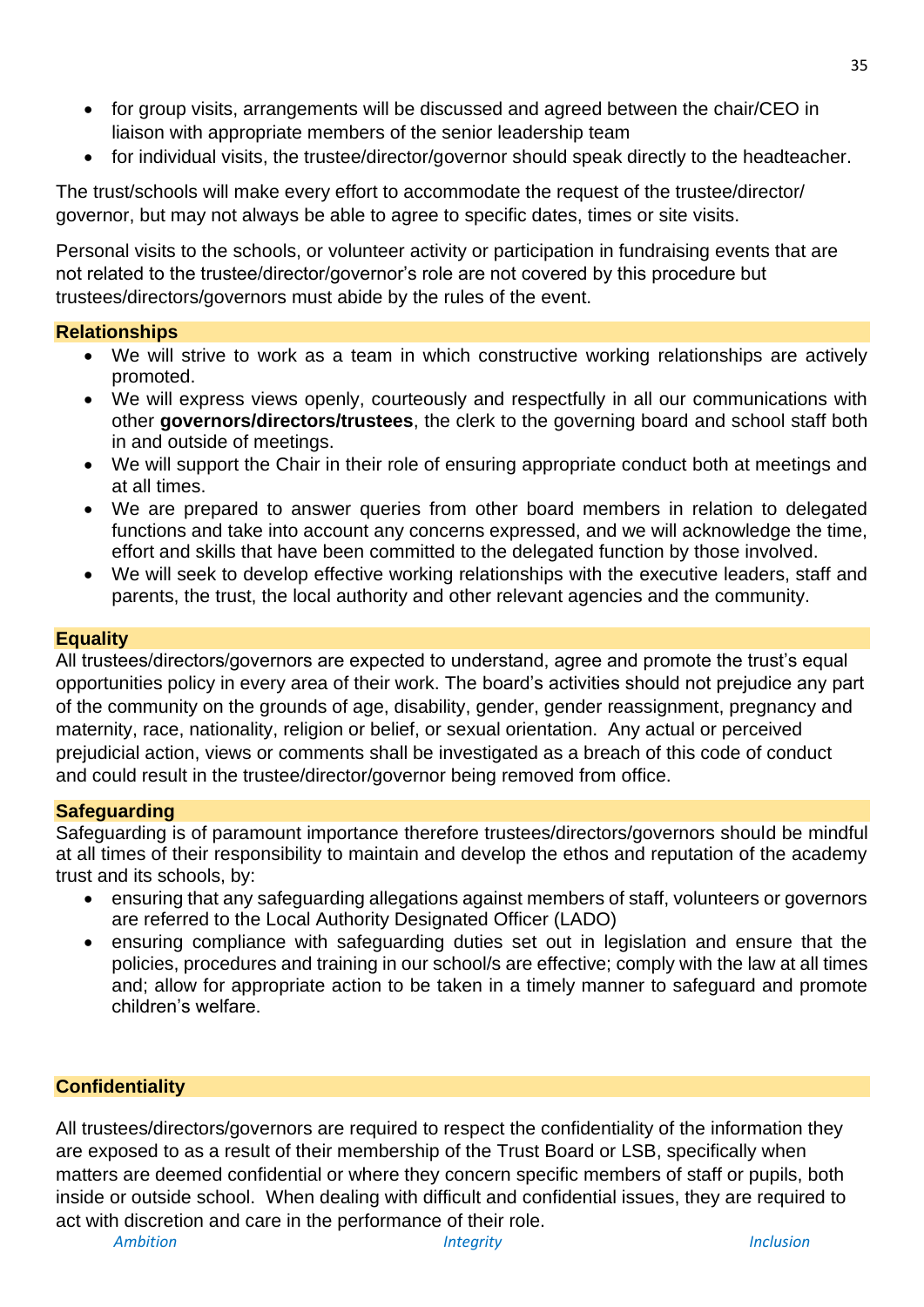There is a requirement that all trustees/directors/governors will exercise the greatest prudence at all times when discussions regarding the academy trust's business arise outside a board meeting. All decisions are made as a collective entity therefore, they must not disclose the details of any vote, including views expressed by themselves and/or other named trustees/directors/governors.

Trustees/directors/governors should only speak to the media with the express permission of the board; the Chair; or the CEO. [In situations concerning potential whistleblowing matters, trustees/directors/governors are encouraged to adhere to the academy trust's whistleblowing policy.

It is for individuals and the Clerk to the Board to ensure all confidential papers are held and disposed of appropriately.

#### **Conflicts of interest**

The Trust Board has a legal obligation to act in the best interests of the academy trust, and in accordance with the trust's articles of association, and to avoid situations where there may be a potential, real or perceived, conflict of interest.

Upon appointment, and at least annually, trustees/directors/governors will declare all relevant interests for inclusion in a register of interests to be maintained by the Clerk to the Trust Board and published on the academy trust's website

Trustees/directors/governors should be aware of, and act in accordance with, the academy trust's policy and procedures on identifying and managing conflicts of interest. Neither should they exert any influence to obtain any preferential treatment for themselves or their family, or other connected persons or organisations.

The agenda for each meeting of the Trust Board and its committees will provide an opportunity to declare any conflict of interest and/or loyalty. Failure by a trustee/director/governor to declare an interest, real or perceived, could result in the in them being removed from office.

#### **Breach of this code of conduct**

Where it is believed this code has been breached it is the responsibility of the Chair to inform the trustee/director/governor in writing of the nature of the allegation of the breach, detailing the specific action or behaviour considered to be detrimental to the trust. The Chair (or nominated person) will, in the first instance, seek to resolve any difficulties or disputes constructively and informally. However, where the Chair (or nominated person) deems there has been potential misconduct, he or she (or nominated person) will carry out an investigation.

Following completion of an investigation, the Chair will inform the trustee/director/governor, in writing, of his or findings and invite them to give a response within a defined timescale.

It is for the Trust Board to determine at a meeting where the matter is provided for on the agenda, by simple majority of those in attendance and voting, whether to uphold a formal charge of misconduct. The Trust Board will impose sanctions as shall be deemed appropriate. Sanctions will range from the issuing of a written warning as to the trustee/director/governor's future conduct and consequences, and the removal of the individual from office.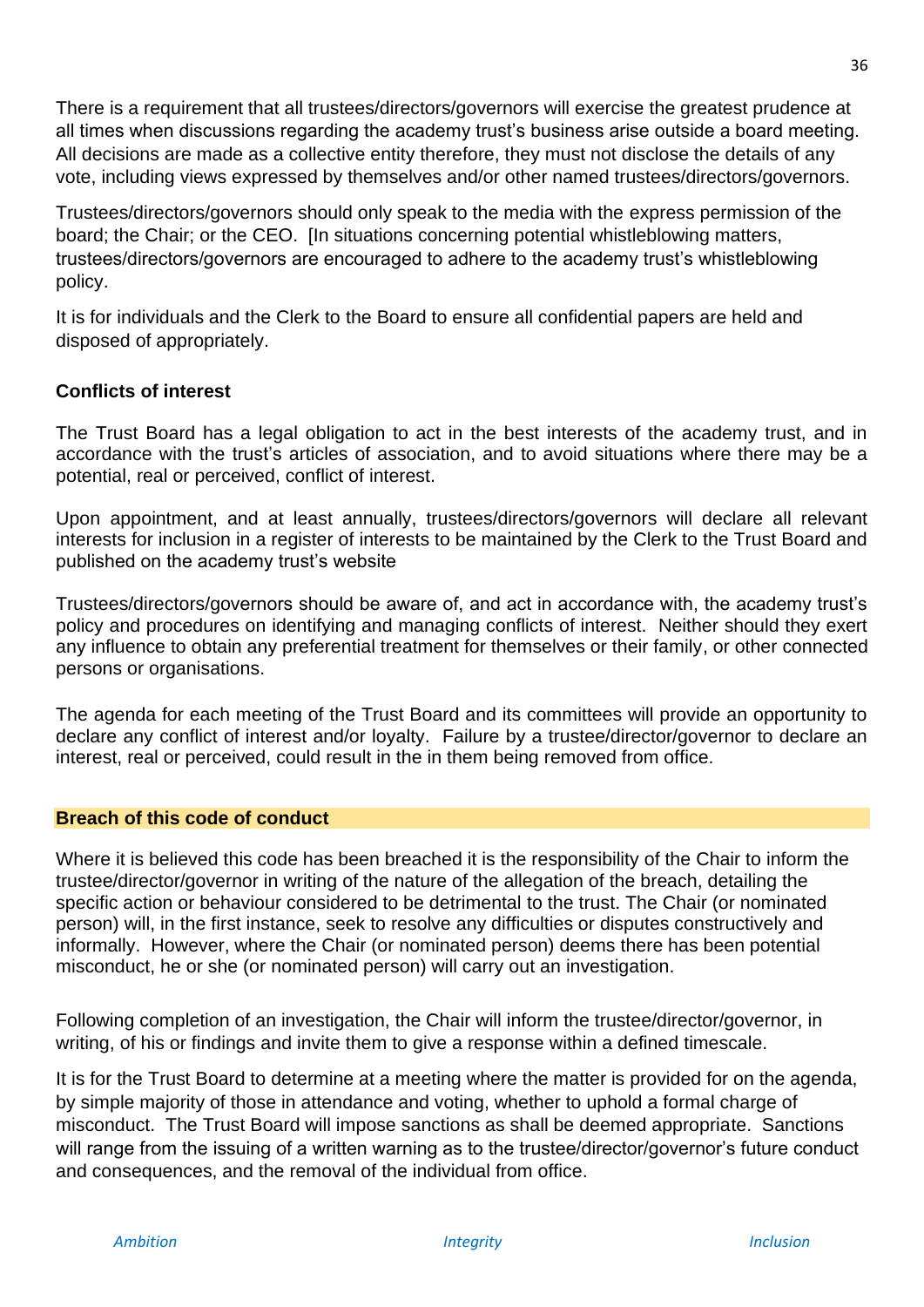#### *Notes:*

- *I) Should it be the Chair that it is believed has breached this code, the Vice-Chair (or nominated person) will carry out the role and responsibilities described above where there is reference to the Chair*
- *II) The Trust Board shall not impose any sanction on a trustee/director/governor appointed by the Diocese of York without prior consent by the Diocesan Board of Education.*

#### **Expenses**

The position of trustee/director/governor is unremunerated, though reasonable out-of- pocket expenses may be reimbursed in accordance with the academy trust's policy on trustee/director/ governor expenses.

Trustees/directors/governors will not receive any financial or non-financial benefit that is not explicitly allowed by the articles of association or the Charity Commission.

#### **Conduct having ceased to be a trustee/director/governor**

Trustees/directors/governors must continue to comply with the qualifications required to hold such a position throughout their period of tenure, as defined in the declaration of eligibility signed on appointment. Any changes that would render the individual ineligible to serve must be forwarded to the Clerk to the Trust Board, following which the individual's term of office will be terminated.

Trustees/directors/governors may resign their office ahead of their tenure by writing to the Chair and/or Clerk to the Trust Board. Depending on the reasons and circumstances of the resignation the particulars may be recorded in the minutes of the next board meeting.

The confidentiality requirements referred to above continue to apply after the trustee/director/ governor leaves office.

#### **Evaluation**

- As a board we believe evaluation is an important element of improving the effectiveness of the board. An annual self-appraisal by means of a questionnaire, along with records of attendance at meetings and visits to school, will provide assurance that individuals serving on the board are complying with this code.
- The objective of the appraisal is to enable directors/trustees/governors to evaluate their performance, to build upon strengths and address any areas for development.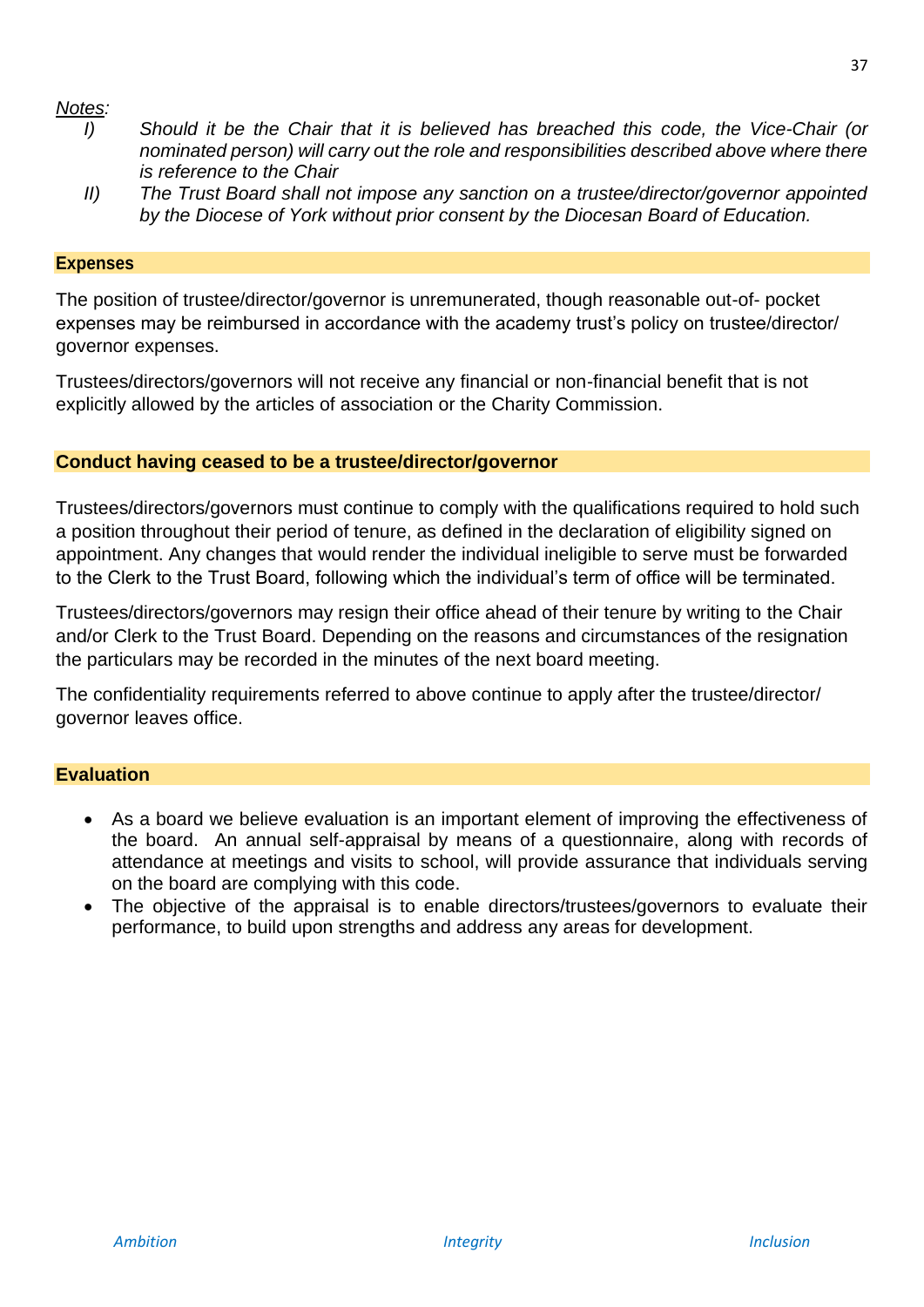# <span id="page-37-0"></span>**APPENDIX 4: Trustee/Governor Declaration Form**

**Confidential.** Please complete and return this form to the Headteacher of the school you serve.

Following information is required to be provided by governors for inclusion on the DfE national governor database – GIAS (Getting Information About Schools)

In line with section 538 of the Education Act 1096, Academy Trusts are required to provide information and/or to check that the information that the DfE already holds and has added to GIAS in relation to members, trustees and local governors ensuring it is accurate and up to date. Trusts should ensure that this information is updated on an ongoing basis.

The following information **will be made publicly available** on GIAS:

| Full Name (Including Title)                  |  |
|----------------------------------------------|--|
| <b>Academy Trust and School</b>              |  |
| <b>Appointing Body</b>                       |  |
| (e.g. board, governing body, parents, staff) |  |
| Date of Appointment                          |  |
| Date Term of Office Ends (or ended if in     |  |
| the last year)                               |  |
| <b>Trustee/Governor Status</b>               |  |
| i.e Chair of Trustees/Trustee/Local          |  |
| Governor on a Local School Board.            |  |

The following information will be collected for the purpose of identifying specific individuals but **will not be made publicly available**. This information will be encrypted with access limited to a small number of users who need to fulfil their official responsibilities.

| Postcode                                    |  |
|---------------------------------------------|--|
|                                             |  |
| Date of Birth                               |  |
|                                             |  |
| <b>Previous Names</b>                       |  |
|                                             |  |
| Nationality                                 |  |
|                                             |  |
| Direct e-mail address for Chair of          |  |
| Governing Body/Trust                        |  |
| (This information will be made available to |  |
| <b>Regional School Commissioners.)</b>      |  |

Signature…………………………………………………….

Date………………………………………………………….

38